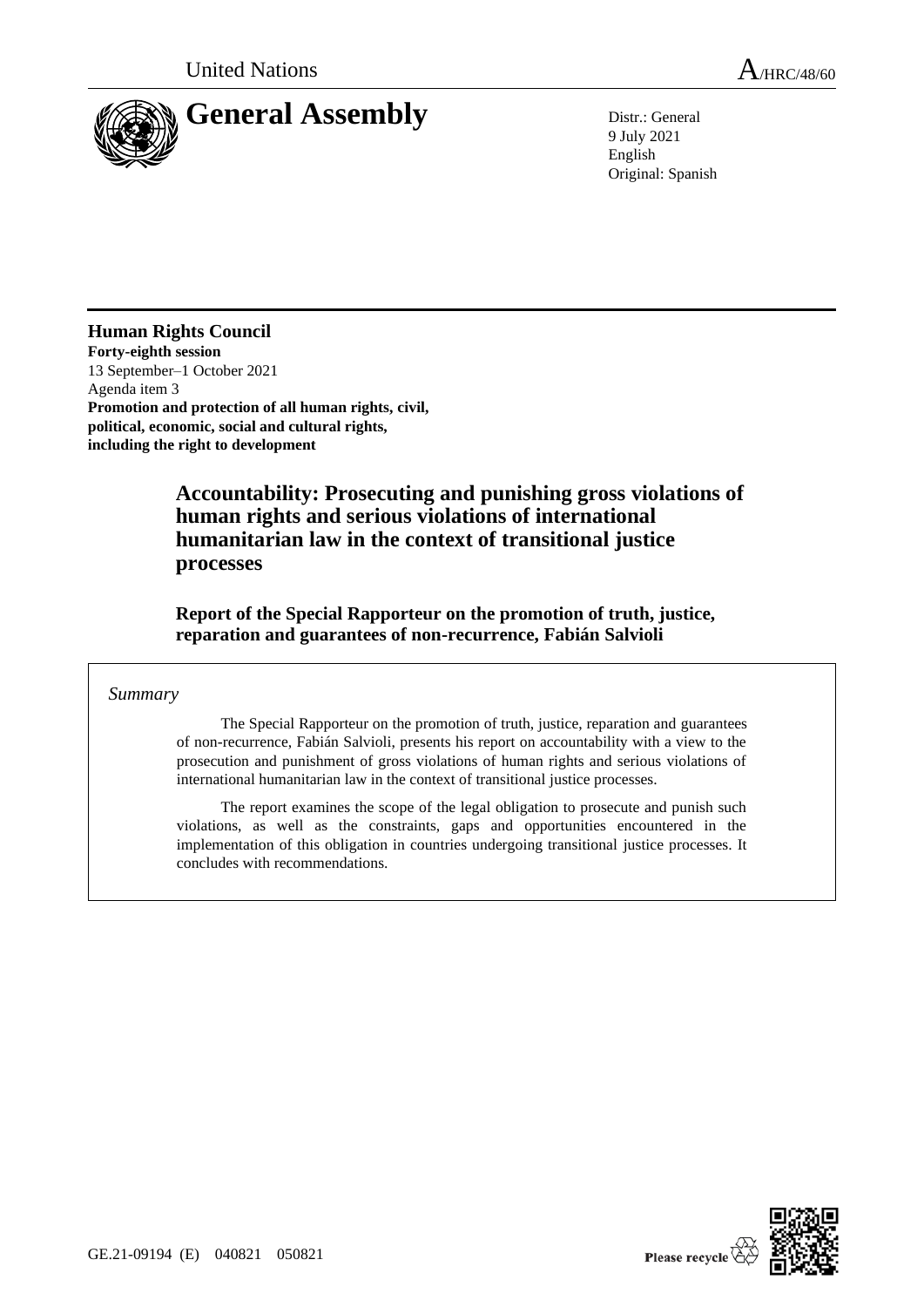# Contents

|       |                                                                      | Page           |
|-------|----------------------------------------------------------------------|----------------|
| I.    |                                                                      | 3              |
| H.    |                                                                      | 3              |
| III.  |                                                                      | $\overline{4}$ |
| IV.   |                                                                      | 4              |
| V.    |                                                                      | 7              |
|       | А.                                                                   | 7              |
|       | <b>B.</b>                                                            | 10             |
|       | C.                                                                   | 11             |
| VI.   |                                                                      | 12             |
|       | Α.                                                                   | 12             |
|       | <b>B.</b>                                                            | 13             |
|       | C.<br>Improved institutional capacities, civil society participation | 14             |
|       | D.                                                                   | 15             |
| VII.  |                                                                      | 17             |
| VIII. |                                                                      | 18             |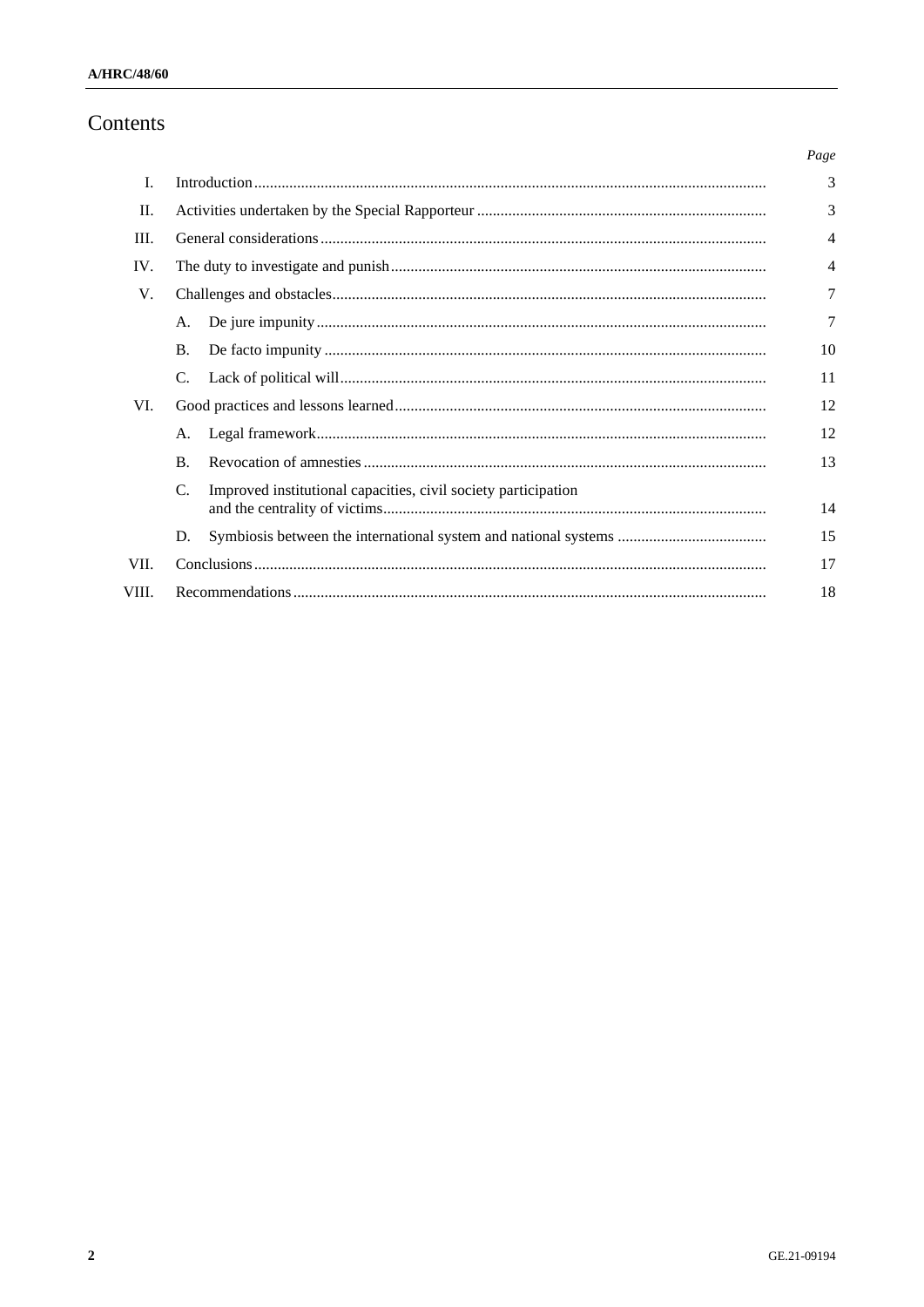# **I. Introduction**

1. The present report is submitted to the Human Rights Council by the Special Rapporteur on the promotion of truth, justice, reparation and guarantees of non-recurrence pursuant to Council resolution 45/10. In the report, the Special Rapporteur lists the main activities that he undertook between July 2020 and June 2021 and examines the scope of the legal obligation of States to prosecute and punish persons who bear responsibility for gross violations of human rights or serious violations of international humanitarian law, as well as the constraints, gaps and opportunities encountered in the fulfilment of this obligation in countries undergoing transitional justice processes.

2. In 2021, the Special Rapporteur convened an expert meeting with the support of the Instituto Internacional de Responsabilidad Social y Derechos Humanos and organized an open consultation with States, national human rights institutions and civil society which made valuable contributions to the present report.

# **II. Activities undertaken by the Special Rapporteur**

3. Owing to the coronavirus disease (COVID-19) pandemic, the Special Rapporteur had to postpone official visits to Bosnia and Herzegovina, Croatia, the Republic of Korea and Serbia and decided instead to assess the implementation status of the recommendations set out in the country visit reports of his predecessor concerning Burundi, Spain, Sri Lanka, Tunisia, the United Kingdom of Great Britain and Northern Ireland, and Uruguay. As some restrictions have been lifted, the postponed visits are now being rescheduled.

4. On 17 September, the Special Rapporteur participated in the forty-fifth session of the Human Rights Council, where he presented his report on memorialization processes in the context of serious violations of human rights and international humanitarian law as the fifth pillar of transitional justice<sup>1</sup> and his reports on his visits to El Salvador and the Gambia.<sup>2</sup>

5. On 27 October, he participated in the seventy-fifth session of the General Assembly, where he presented his report on the gender perspective in transitional justice processes.<sup>3</sup>

6. Between 27 November 2020 and 22 January 2021, he convened several open consultations in order to gather input for his follow-up reports on country visit recommendations to the above-mentioned countries.

7. From 25 November 2020 to 15 January 2021, he held an online consultation to collect input for the present report.

8. From 18 to 20 January 2021, he held an expert meeting to gather input for the present report.

9. On 10 February 2021, he participated in an intersessional meeting on the prevention of genocide pursuant to Human Rights Council resolution 43/29.

10. On 15 March 2021, he participated in a meeting on justice and security for women in peace reconciliation convened by the Council of Europe Committee on Equality and Non-Discrimination.

11. From 31 March to 7 May 2021, he held an open consultation to gather input for his next report to the General Assembly on transitional justice and the legacy of serious violations of human rights and humanitarian law committed in colonial contexts.

12. From 10 to 13 May, he held a meeting of experts to gather input for his next report to the General Assembly.

13. The Special Rapporteur participated in numerous events, including: an expert round table on transitional justice in the Democratic Republic of the Congo; a forum on global

 $1$  A/HRC/45/45.

<sup>&</sup>lt;sup>2</sup> A/HRC/45/45/Add.2 and A/HRC/45/45/Add.3, respectively.

<sup>3</sup> A/75/174.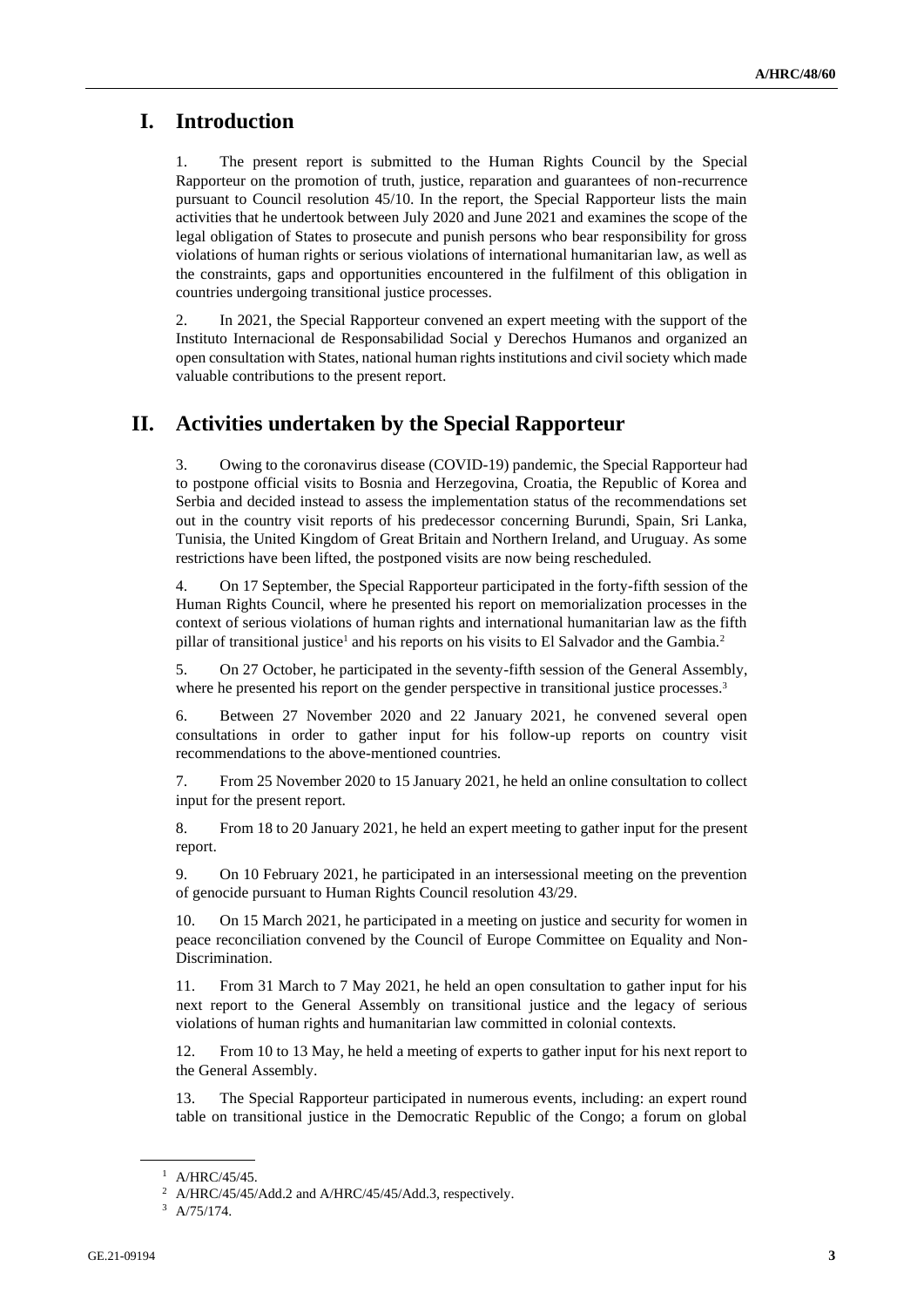democracy in the post-pandemic period in the Republic of Korea; a round table on truth and reconciliation commissions in Chile; a webinar on COVID-19, the institutionalization of persons with disabilities and the right to truth; an international conference on transitional justice in Mali; a conference on the experience of women in post-conflict situations and the scope of radicalism in Indonesia; a dialogue on comprehensive transitional justice processes based on a preventive approach in Colombia; a discussion on reparatory pensions for victims of human rights violations in Uruguay; an exhibition of the work and contributions of the International Tribunal for the Former Yugoslavia; and a round table on mass incarceration and COVID-19.

## **III. General considerations**

14. Since the end of the Second World War, various models of accountability have been used for prosecuting and punishing gross violations of human rights and serious violations of international humanitarian law: international and hybrid tribunals, special courts established at the national level and pre-existing ordinary national courts. Examples include the International Tribunal for the Former Yugoslavia, the Extraordinary Chambers in the Courts of Cambodia, the International Criminal Tribunal for Rwanda and the Special Court for Sierra Leone. Hybrid or mixed courts have also been established in Bosnia and Herzegovina, Kosovo, Lebanon and Timor-Leste.

15. At the national level, examples include the Special Jurisdiction for Peace of the Comprehensive System of Truth, Justice, Reparation and Non-Repetition in Colombia; the High-Risk Courts and the unit of the Office of the Prosecutor for Human Rights responsible for special cases related to the internal armed conflict in Guatemala; the International Crimes Division in Uganda; and the *gacaca* courts in Rwanda. Criminal proceedings have also been held in the ordinary national courts of Argentina, Peru and Uruguay, among others.

16. These examples are representative of the significant progress made in the fight against impunity. However, there are numerous obstacles hampering the search for justice, and their effects are concerning. It has been estimated that, from 1948 to 2008, between 85 million and 170 million people died as a result of national or international armed conflicts. In an overwhelming majority of these cases, the perpetrators of serious international crimes have gone unpunished.<sup>4</sup>

17. Political realities and the pressure to end armed conflicts or ensure democratic transitions have had a negative impact on many accountability processes. In Spain, the violations committed under the Franco regime remain unpunished. Despite condemnatory judgments by the Inter-American Court of Human Rights in cases involving El Salvador, attempts to investigate and punish persons responsible for those violations have either been flawed or have run aground as a result of political or legal obstacles. The change of government in Sri Lanka led to a setback in the investigation and prosecution of violations committed during the conflict there, and a convicted perpetrator was pardoned. In the Gambia, a global coalition is calling for the prosecution of former President Yahya Jammeh, who has taken refuge in another country.

## **IV. The duty to investigate and punish**

18. There is a need for a clear understanding of the obligations applicable to prosecutions, since trials are a way of according recognition to victims as rights holders and provide an opportunity for the legal system to establish its credibility. Moreover, when done properly, prosecutions strengthen the rule of law and contribute to social reconciliation.<sup>5</sup> As stated by a previous mandate holder of this rapporteurship, criminal justice alone is not sufficient to satisfy the justice claims of victims of massive or systematic human rights abuse but must instead be accompanied by other elements such as memory, truth and guarantees of non-

<sup>4</sup> Se[e https://biblioteca.iidh-jurisprudencia.ac.cr/index.php/documentos-en-espanol/prevencion-de-la](https://biblioteca.iidh-jurisprudencia.ac.cr/index.php/documentos-en-espanol/prevencion-de-la-tortura/1311-combate-a-la-impunidad-y-promocion-de-la-justicia-internacional/file)[tortura/1311-combate-a-la-impunidad-y-promocion-de-la-justicia-internacional/file,](https://biblioteca.iidh-jurisprudencia.ac.cr/index.php/documentos-en-espanol/prevencion-de-la-tortura/1311-combate-a-la-impunidad-y-promocion-de-la-justicia-internacional/file) p. 3.

<sup>5</sup> A/HRC/27/56, para. 22.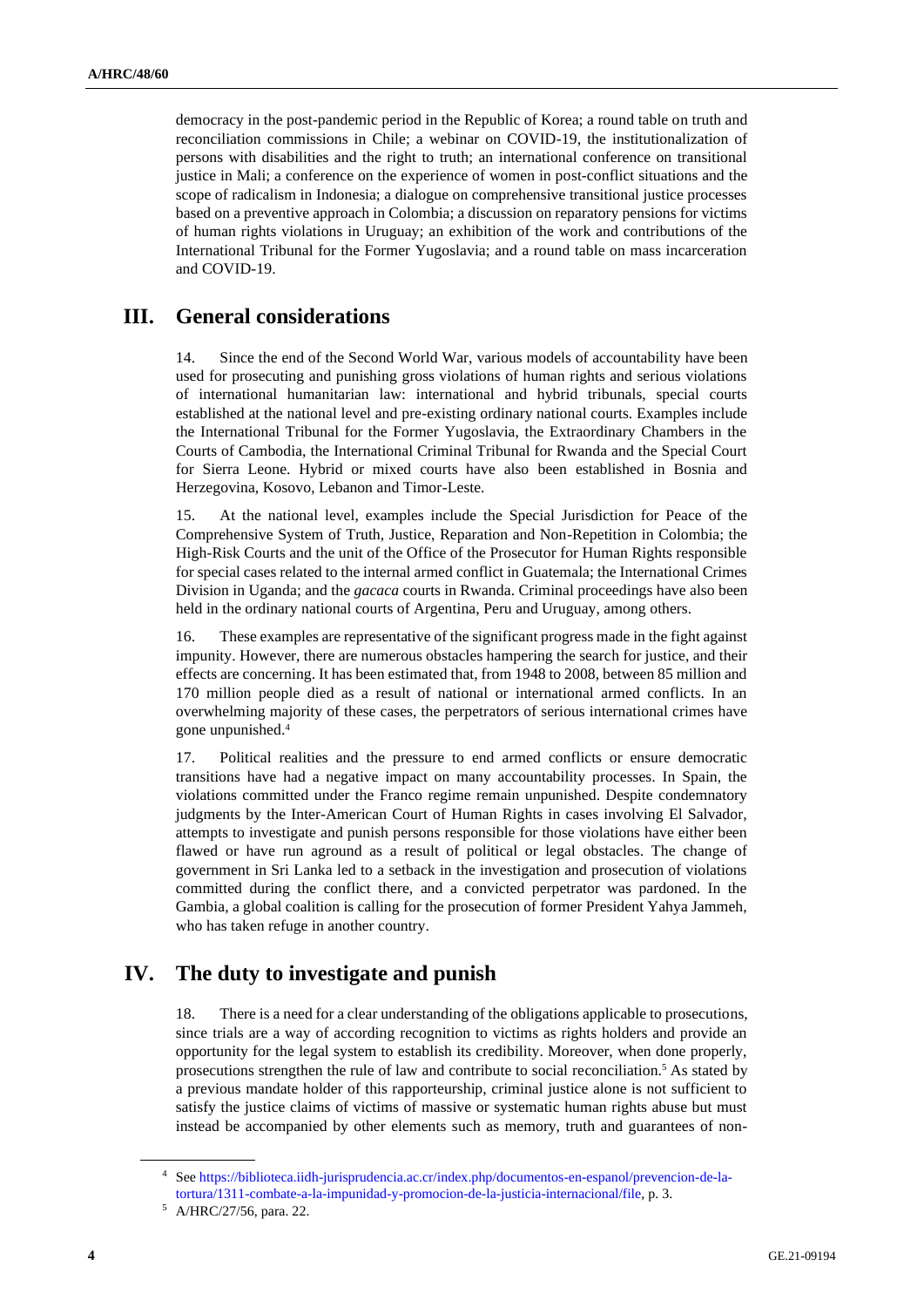recurrence. However, States need not choose between truth and justice.<sup>6</sup> Transitional justice mechanisms should not be seen as an alternative to the criminal responsibility of perpetrators of serious violations of human rights and international humanitarian law.<sup>7</sup>

19. The international human rights obligations of States are fully applicable to transitional processes. Political will cannot be invoked as an excuse for breaching such obligations. The duty of accountability is grounded in international law.

20. Numerous international instruments establish the obligation of States to investigate, prosecute and punish persons responsible for gross violations of human rights or serious violations of international humanitarian law with appropriate penalties. The Convention on the Prevention and Punishment of the Crime of Genocide establishes the obligation to punish the crime of genocide and those who bear responsibility for it with effective criminal penalties.<sup>8</sup> Similar provisions exist in the four Geneva Conventions of 12 August 1949 (arts. 49, 50, 129 and 146, respectively), the International Convention for the Protection of All Persons from Enforced Disappearance (art. 6) and the Convention against Torture and Other Cruel, Inhuman or Degrading Treatment or Punishment (art. 4).

21. The Human Rights Committee has established that the duty to investigate and punish serious human rights violations is derived from the right to an effective remedy set out in article 2 of the International Covenant on Civil and Political Rights.<sup>9</sup> Failure to investigate and prosecute such violations in and of itself gives rise to a breach of human rights treaty provisions. Impunity for such violations may constitute a negative element that contributes to their recurrence.

22. Customary international law also establishes the obligation to investigate and punish genocide, war crimes and crimes against humanity. The International Court of Justice has established that the prohibition of genocide is a peremptory norm of jus cogens and that the Convention on the Prevention and Punishment of the Crime of Genocide establishes obligations erga omnes.<sup>10</sup> The Court has also stated that punishing persons who commit serious crimes is one of the most effective forms of prevention.<sup>11</sup> Moreover, the Inter-American Court of Human Rights has established that the prohibition of crimes against humanity is a norm of jus cogens and that the punishment of such crimes is mandatory under general international law.<sup>12</sup>

23. The Human Rights Committee has established the obligation of States to "ensure that all alleged perpetrators of gross human rights violations and war crimes are impartially prosecuted and, if found guilty, convicted and punished in accordance with the gravity of the acts committed, regardless of their status or any domestic legislation on immunities".<sup>13</sup>

24. International human rights law establishes that the penalties imposed for crimes against humanity must be commensurate with the gravity of the crimes committed. The Trial Chamber of the International Tribunal for the Former Yugoslavia has referred to a standard according to which crimes against humanity are of extreme gravity and demand the most severe penalties.<sup>14</sup> While there is no exhaustive list of the means of imposing penalties on persons responsible for such crimes, giving States a degree of discretion in the application, individualization and severity of such penalties, the main international treaties in this area

<sup>6</sup> A/HRC/36/50/Add.1, paras. 25 and 55.

<sup>7</sup> See www.ohchr.org/EN/NewsEvents/Pages/DisplayNews.aspx?NewsID=25552&LangID=E.

<sup>8</sup> Convention on the Prevention and Punishment of the Crime of Genocide, arts. I, IV and V.

<sup>9</sup> General comment No. 31 (2004), para. 18.

<sup>10</sup> *Application of the Convention on the Prevention and Punishment of the Crime of Genocide (Croatia v. Serbia)*, Judgment of 3 February 2015, ICJ Reports 2015, p. 3, paras. 84–89.

<sup>11</sup> *Application of the Convention on the Prevention and Punishment of the Crime of Genocide (Bosnia and Herzegovina v. Serbia and Montenegro)*, Judgment of 26 February 2007, ICJ Reports 2007, p. 43, para. 426.

<sup>12</sup> *Almonacid-Arellano et al. v. Chile*, Judgment of 26 September 2006, para. 99.

<sup>13</sup> CCPR/C/LBR/CO/1, para. 11 (a).

<sup>14</sup> Appeals Chamber, *Prosecutor v. Dražen Erdemović*, Judgment, Case No. IT-96-22-A, 7 October 1997, p. 7.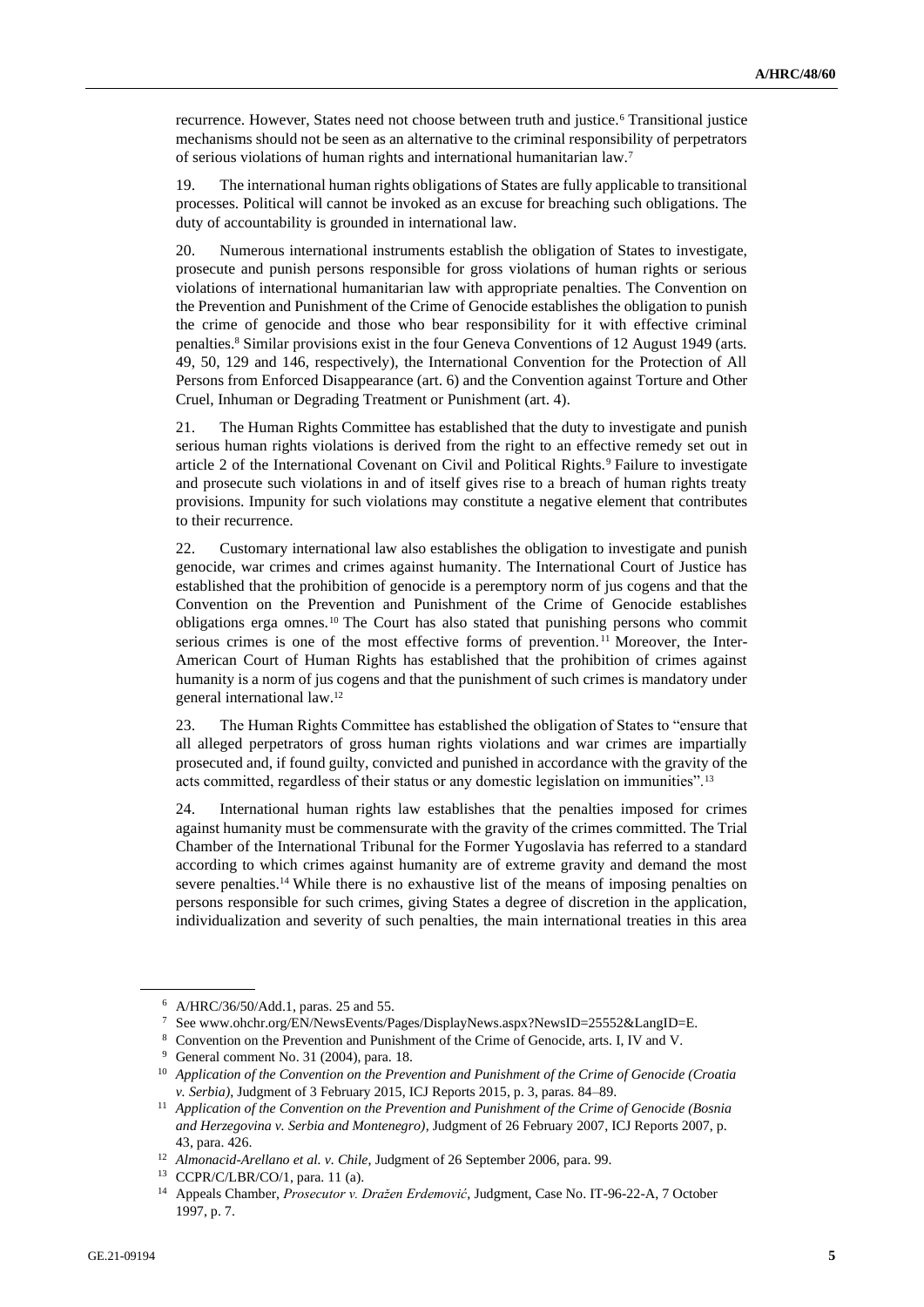refer to "appropriate penalties which take into account [the] grave nature [of the offence]",<sup>15</sup> "effective penal sanctions",<sup>16</sup> and "effective"<sup>17</sup> or "appropriate penalties which take into account [the] extreme seriousness"<sup>18</sup> of the offence and the individual circumstances of the convicted person. <sup>19</sup> The seriousness of the criminal conduct, the degree of criminal involvement of the accused and his or her personal circumstances, as well as any other mitigating or aggravating circumstances, must be taken into account. These standards cannot be lowered by a State party. The Rome Statute of the International Criminal Court provides that the penalties applicable to the crime of genocide, crimes against humanity, war crimes and the crime of aggression are: (a) imprisonment for a specified number of years, which may not exceed a maximum of 30 years; or (b) a term of life imprisonment when justified by the extreme gravity of the crime and the individual circumstances of the convicted person.<sup>20</sup> Moreover, the Inter-American Court of Human Rights has stated that an inadequate legal characterization and a penalty disproportionate to the offence can be factors of impunity<sup>21</sup> and that, in order to comply with this obligation, States must take into account various aspects, such as the nature of the offence and the participation and culpability of the accused.<sup>22</sup> International law also establishes that admission of responsibility by a perpetrator cannot exempt him or her from criminal or other responsibility and may only provide grounds for a reduction of sentence.<sup>23</sup>

25. As a result of the foregoing, some special sanctions imposed in transitional contexts may not meet the standards governing the form and severity of the penalty. In this regard, there is concern that countries that impose sanctions of a "restorative" nature (usually in exchange for an acknowledgement of truth or responsibility) could incur international responsibility for a possible violation of the obligation to appropriately punish the crime of genocide, crimes against humanity and war crimes. The Special Rapporteur considers that, where sanctions are not proportional to the gravity of the crimes committed, de facto impunity may arise.

26. With regard to the interposition of legal obstacles to accountability, international law sets limits on the use of amnesties, immunity, statutory limitations and the notion of due obedience in connection with serious crimes, even when intended to establish conditions conducive to reaching a peace agreement or fostering national reconciliation.<sup>24</sup> Going beyond the standard established by the Convention on the Non-Applicability of Statutory Limitations to War Crimes and Crimes against Humanity, the Human Rights Committee has stated that all impediments to the establishment of criminal liability must be removed and that States may not relieve perpetrators of serious human rights violations from legal responsibility through amnesties or prior legal immunities and indemnities.<sup>25</sup> Moreover, the Inter-American Court of Human Rights has established, on the basis of its judgment in the case of *Barrios Altos v. Peru*, that States must refrain from resorting to mechanisms such as amnesty, statutory limitations, the non-retroactivity of criminal law, res judicata, *ne bis in idem* or other

<sup>&</sup>lt;sup>15</sup> Convention against Torture and Other Cruel, Inhuman or Degrading Treatment or Punishment, art. 4 (2).

<sup>&</sup>lt;sup>16</sup> Geneva Convention (I) for the Amelioration of the Condition of the Wounded and Sick in Armed Forces in the Field, art. 49; Geneva Convention (II) for the Amelioration of the Condition of Wounded, Sick and Shipwrecked Members of Armed Forces at Sea, art. 50; Geneva Convention (III) relative to the Treatment of Prisoners of War, art. 129; Geneva Convention (IV) relative to the Protection of Civilian Persons in Time of War, art. 146.

<sup>&</sup>lt;sup>17</sup> Convention on the Prevention and Punishment of the Crime of Genocide, art. V.

<sup>&</sup>lt;sup>18</sup> International Convention for the Protection of All Persons from Enforced Disappearance, art. 7.

<sup>19</sup> Rome Statute of the International Criminal Court, art. 78.

<sup>20</sup> Ibid., art. 77.

<sup>21</sup> *García Ibarra et al. v. Ecuador*, Judgment of 21 November 2015, para. 167.

<sup>&</sup>lt;sup>22</sup> *Barrios Altos v. Peru*, Monitoring Compliance with Judgment, 7 September 2012, p. 22, para. 55.

<sup>&</sup>lt;sup>23</sup> Set of principles for the protection and promotion of human rights through action to combat impunity (E/CN.4/2005/102/Add.1), principle 28.

<sup>24</sup> Ibid., principle 22–28.

<sup>25</sup> General comment No. 31 (2004), para. 18.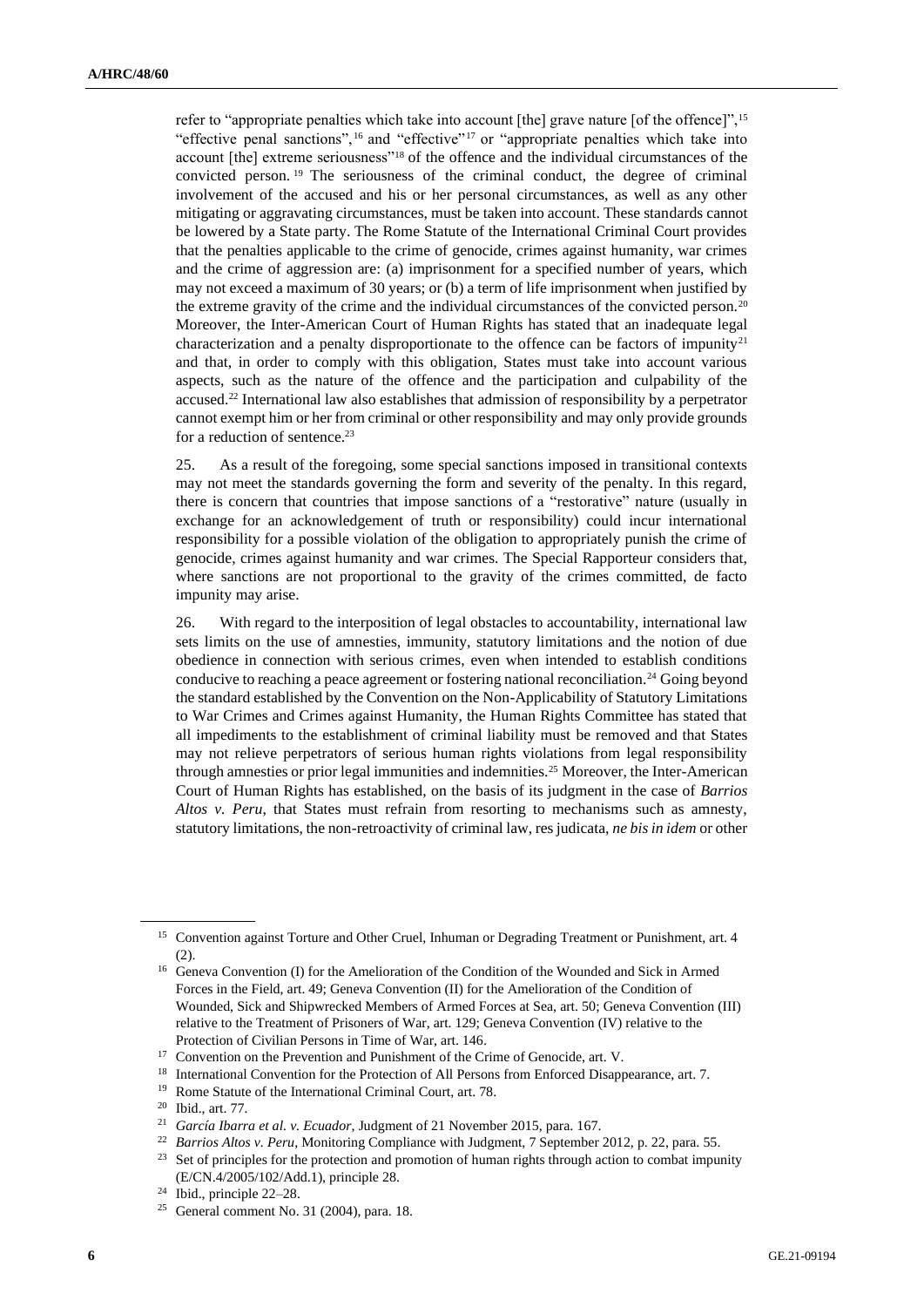exemptions from responsibility that are intended to prevent the investigation and punishment of persons responsible for serious human rights violations.<sup>26</sup>

27. Nor is the early release of persons convicted of serious human rights violations consonant with international law. The international community recognizes the need to limit the use of certain legal norms, such as those providing for dispensations or sentence remissions, in order to prevent them from becoming an obstacle to justice. The Committee against Torture has noted that the early release of persons convicted of serious human rights violations is contrary to the Convention against Torture and Other Cruel, Inhuman or Degrading Treatment or Punishment. According to the Inter-American Court of Human Rights, the undue granting of such dispensations or remissions can eventually lead to a form of impunity for serious human rights violations. The Court has also emphasized that efforts must be made to harmonize the application of criminal norms based on the principle of lenity such that they do not have the effect of rendering criminal justice illusory.<sup>27</sup> The Rome Statute establishes a standard according to which a sentence may be reduced if the convicted person continuously cooperates with the investigation, provided that a certain proportion of the sentence has been served, which on average is two thirds of the sentence, or 25 years of imprisonment in the case of life imprisonment.<sup>28</sup>

## **V. Challenges and obstacles**

28. Usually, only a small fraction of those who bear responsibility for international crimes or crimes against humanity are subject to criminal investigations because of the large number of suspected perpetrators and the relative scarcity of human and financial resources, capacity and will.<sup>29</sup> This failure to pursue effective investigation and punishment also results from established objective limits on or obstacles to the prosecution and criminal punishment of perpetrators, such as prior immunities or exemptions from responsibility (including amnesties or the application of the notion of due obedience to superior orders), the discontinuance or time-barring of criminal prosecutions, dispensations accorded in the enforcement of punishments (including humanitarian and other types of pardons, commutation of sentences and alternatives to imprisonment), or policies or laws on repentance or reconciliation in exchange for immunity or the commutation of the sentence. Another common mechanism of impunity is the application of sentences that are not commensurate with the seriousness of the offence or the premature release of persons who have been convicted.

## **A. De jure impunity**

#### **Amnesties and immunities**

29. Amnesties violate a number of human rights, such as the right of victims to be heard by a judge and the right to judicial protection by means of an effective remedy. They also pave the way for impunity by preventing the investigation, pursuit, capture, prosecution and punishment of persons responsible for human rights violations.<sup>30</sup>

30. Many countries, including Argentina, Brazil, Chile, the Democratic Republic of the Congo, El Salvador, Sierra Leone, Spain, South Africa and Uruguay, promulgated amnesty laws which barred criminal investigations and the punishment of responsible parties when they were embarking on transitional justice processes in order to facilitate political settlements or negotiations. Some have since repealed those laws (e.g. Argentina and, more

<sup>26</sup> *Barrios Altos v. Peru*, Judgment of 14 March 2001, para. 41; *Contreras et al. v. El Salvador*, Judgment of 31 August 2011, para. 185 (d); and *Rochac Hernández et al. v. El Salvador*, Judgment of 14 October 2014, para. 188 (d).

<sup>27</sup> *Manuel Cepeda Vargas v. Colombia*, Judgment of 26 May 2010, para. 152; *Rochela Massacre v. Colombia*, Judgment of 11 May 2007, para. 196.

<sup>28</sup> Rome Statute of the International Criminal Court, art. 110.

<sup>29</sup> A/HRC/27/56, para 24.

<sup>30</sup> Inter-American Court of Human Rights, *Barrios Altos vs. Peru*, para. 42.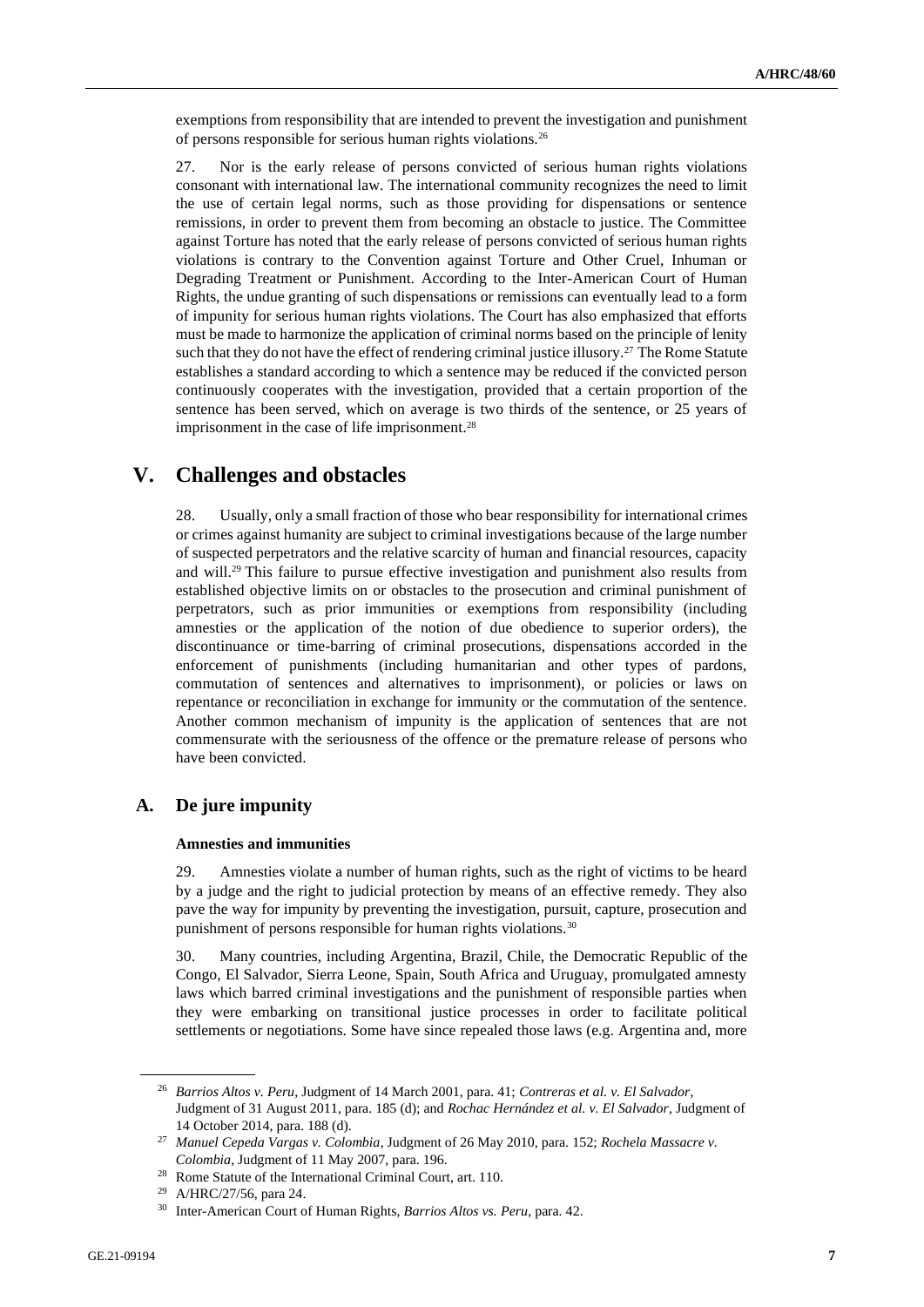recently, El Salvador), but others have maintained them on the books for decades, even after the political risks that supposedly justified them had dissipated.

31. Some countries introduced amnesties in exchange for revelations of the truth. The South African Truth and Reconciliation Commission provided for a conditioned amnestyfor-truth model that did not live up to expectations in terms of the information obtained as a result<sup>31</sup> and made the authorities reluctant to initiate criminal proceedings. Kenya, Liberia and Sierra Leone have used similar models.

32. There has been a proliferation of amnesties in Uganda, and Libya has a very broad normative framework for the granting of amnesties. In other cases, various types of immunities have been put in place to shield possible offenders from criminal responsibility. In India, the normative framework confers an array of immunities on civil servants, private citizens and members of the armed forces that prevent them from being brought to trial.<sup>32</sup> In Turkey, vaguely worded decrees grant immunity to officials who helped to suppress the failed coup.<sup>33</sup> In Libya, the Criminal Code provides immunity for persons who were acting on the orders of a superior.<sup>34</sup> In Myanmar, the Constitution states that legal proceedings cannot be brought against former or current members of the Government and, in the few cases in the past in which convictions were handed down, numerous amnesties were granted.

33. While, in some cases, amnesties and immunities are granted in an effort to put an end to the violence as soon as possible, it has been found that, in addition to running counter to international law, they further entrench a culture of impunity by placing some people above the law and fail to prevent the recurrence of new violations.<sup>35</sup>

#### **Application of statutory limitations**

34. Other States use legal mechanisms such as statutory limitations or non-retroactivity provisions to prevent the investigation and punishment of serious violations of human rights and crimes against humanity despite the fact that these kinds of crimes are not subject to limitation and that an ample body of international jurisprudence establishes that these legal mechanisms are not applicable to serious human rights violations. The Supreme Court of El Salvador ruled that criminal legal action against the alleged instigators of the massacre of Jesuits that took place in November 1989 was time-barred. In Libya, few investigations have been conducted and, in some cases, defendants have been acquitted on the basis of the principle of extinctive prescription in proceedings that have been criticized as being incompatible with international standards.<sup>36</sup>

#### **Insufficient legal definition of offences**

35. In other countries, crimes against humanity and serious human rights violations are not defined in the Criminal Code, making it difficult to apply appropriate penalties to perpetrators of those crimes.

36. Genocide and crimes against humanity are not legally defined offences as such in India.<sup>37</sup> In the Gambia, the Constitution and the Criminal Code do not define enforced or involuntary disappearance as a specific offence. The crime of torture is prohibited by the Constitution but is not defined in the Criminal Code.<sup>38</sup> In Tunisia, the offences of enforced disappearance and torture have not been properly integrated into the criminal justice system, and the extraordinary gravity of crimes against humanity as stipulated and defined under international law is not recognized. The national laws of Libya do not cover all the offences

<sup>31</sup> A/HRC/36/50/Add.1, para. 14.

<sup>32</sup> Code of Criminal Procedure of India, No. 45 (1860), arts. 46 (2), 129 to 131, 132, 197, 300 and 311 (a).

<sup>33</sup> Se[e www.reuters.com/article/us-turkey-security-idUSKBN1EJ0MW.](http://www.reuters.com/article/us-turkey-security-idUSKBN1EJ0MW)

<sup>34</sup> Criminal Code of Libya, art. 69 (1) and (2).

<sup>35</sup> A/HRC/27/56, para. 31.

<sup>36</sup> See www.ohchr.org/Documents/Countries/LY/Trial37FormerMembersQadhafiRegime\_EN.pdf, pp. 16 and 47, an[d www.hrw.org/news/2018/08/22/libya-45-sentenced-death-2011-killings.](https://www.hrw.org/news/2018/08/22/libya-45-sentenced-death-2011-killings) 

<sup>&</sup>lt;sup>37</sup> Civil society responses to the questionnaire.

<sup>38</sup> A/HRC/45/45/Add.3, para. 12.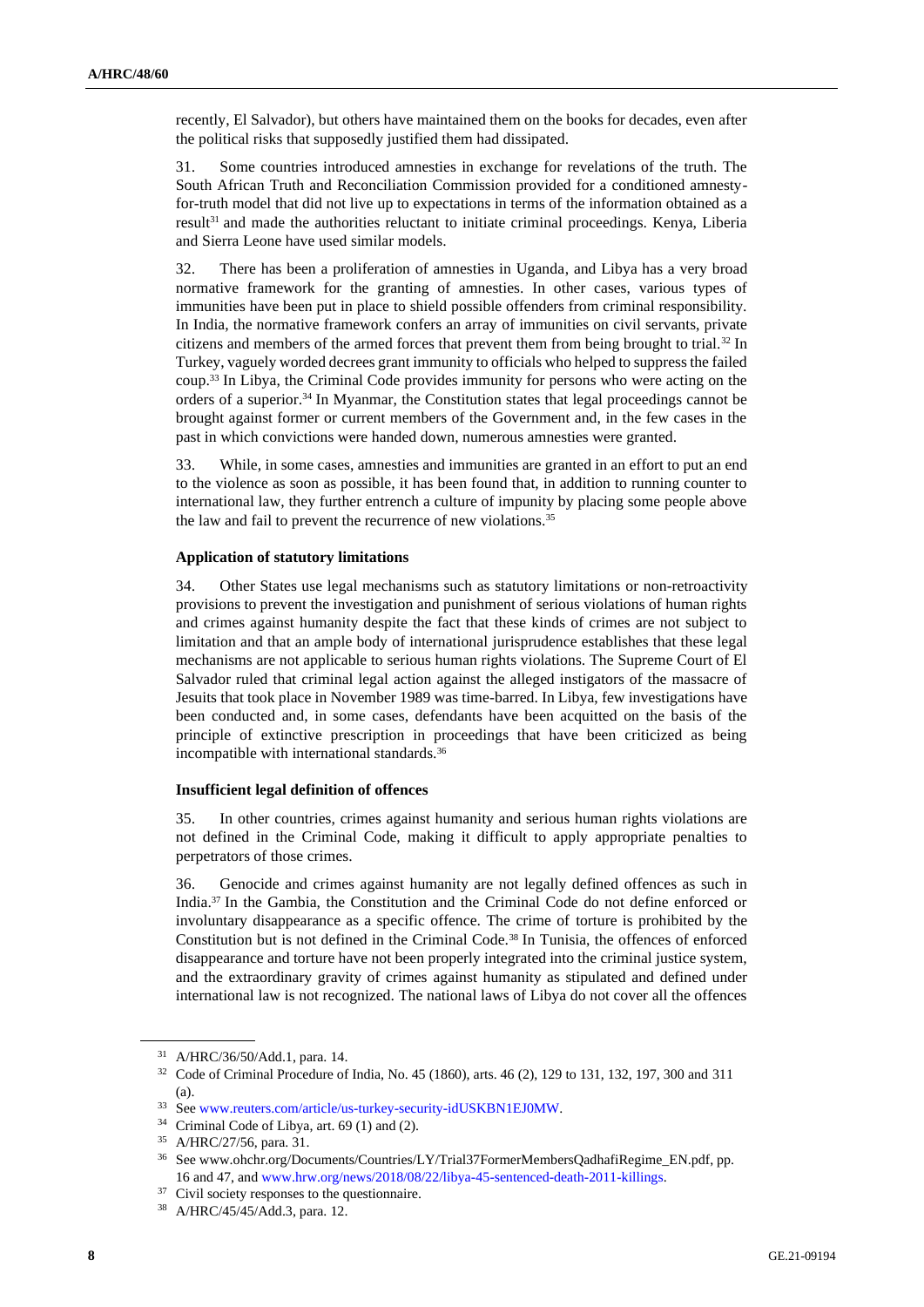defined under international law, but they do prohibit all serious and systematic human rights violations.<sup>39</sup>

#### **Pardons and dispensations or remissions**

37. In some countries, persons have been convicted but have then been acquitted or pardoned, transferred to house arrest, paroled or granted other temporary release arrangements. In Albania, some leaders of the communist regime were convicted of the crime of genocide in courts of first instance but their convictions were overturned by the Supreme Court. Most of the crimes and offences committed under that regime have not been investigated to this day. The Good Friday Agreement between Ireland and the United Kingdom of Great Britain and Northern Ireland provided for the release of persons convicted of the offences described in that agreement so long as they belonged to the organizations that signed onto the cease fire; all of them were released after two years. In Myanmar, a number of the convicts were granted early release.

38. In Argentina, the top military leaders convicted in the 1980s were pardoned. After two laws and pardons that had blocked criminal investigations were declared invalid, hundreds of members of the military and civilians were tried and convicted, some of whom were sentenced to house arrest because of their advanced age. The Supreme Court of Argentina also applied Act No. 24.390, which counts each day spent in detention before a final judgment is issued as equivalent to two days in prison. This led to the early release of one person who had been convicted of crimes against humanity. The application of that provision to crimes of that type was later prohibited by law.<sup>40</sup>

39. In Chile, an effort has been made to secure passage of a law under which prison sentences would be replaced by other arrangements for humanitarian reasons having to do with prisoners' health, including prisoners convicted of crimes against humanity.<sup>41</sup> In Senegal, the former President of Chad, Hissène Habré, was temporarily freed because of the health hazards posed by prison conditions during the COVID-19 pandemic despite the fact that he was being held in private quarters.<sup>42</sup> In the Sudan, former President Omar Hassan Ahmad Al-Bashir requested his release on similar grounds.<sup>43</sup>

40. The Special Rapporteur has observed that, in health emergencies, once general measures for avoiding prison overcrowding have been taken, if the possibility of overcrowding still exists for persons convicted of serious human rights violations, crimes against humanity, genocide or war crimes, it is recommended that they be relocated or, failing that, be temporarily placed under house arrest, but under no circumstances should they be granted dispensations or remissions such as amnesties, pardons or sentence reductions.<sup>44</sup>

41. In Peru, Alberto Fujimori was pardoned because of his advanced age, but the pardon was later overturned. At the time, the Special Rapporteur said that: "There are concrete requirements for the granting of pardons for humanitarian reasons which must be carefully observed in order to avoid arbitrariness. Imminent terminal illnesses can give rise to pardons; however, such benefits cannot be granted owing to the mere passing of time, the age of the person, or the general physical or mental state resulting from age. In such cases, States must guarantee the right to health through medical services provided in prisons or transfers to specialized medical centres."<sup>45</sup>

<sup>39</sup> Act No. 29 of 2013, arts. 2 and 3.

<sup>40</sup> See https://spcommreports.ohchr.org/TMResultsBase/DownLoadPublicCommunicationFile? gId=23173.

<sup>41</sup> See https://spcommreports.ohchr.org/TMResultsBase/DownLoadPublicCommunicationFile? gId=25204.

<sup>42</sup> See https://spcommreports.ohchr.org/TMResultsBase/DownLoadPublicCommunicationFile? gId=25401.

<sup>43</sup> See https://spcommreports.ohchr.org/TMResultsBase/DownLoadPublicCommunicationFile? gId=25370.

See www.ohchr.org/SP/Issues/TruthJusticeReparation/Pages/infonotecovid.aspx.

<sup>45</sup> See www.ohchr.org/SP/NewsEvents/Pages/DisplayNews.aspx?NewsID=23700&LangID=S.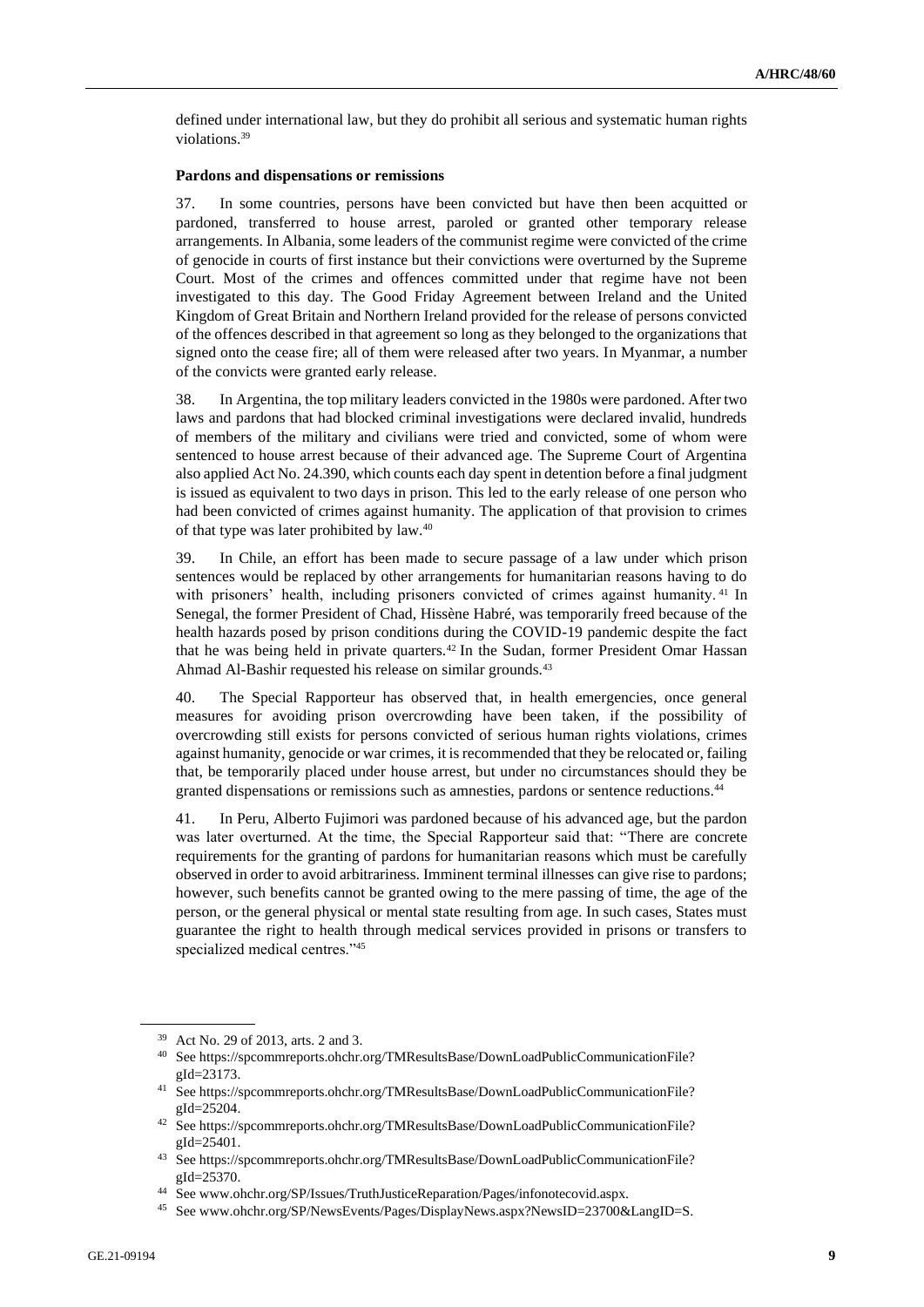#### **Alternative sanctions**

42. In the context of transitional justice processes, some countries have used noncustodial alternatives to prison sentences for perpetrators of serious human rights violations; these essentially restorative or reparative sanctions are focused on redressing the harm caused. In some but not all cases, these types of alternatives have been offered in exchange for an acknowledgement of responsibility and a recognition of the truth.

43. In Liberia, the Strategic Road Map for National Healing, Peacebuilding and Reconciliation has been designed to support the implementation of recommendations of the Truth and Reconciliation Commission focusing on restorative justice mechanisms rather than on criminal accountability. The establishment of the Extraordinary Criminal Court for Liberia has accordingly been delayed owing to a lack of political will, despite the demands of vast sectors of Liberian society.<sup>46</sup>

44. In Colombia, the Justice and Peace Act on the demobilization of paramilitary forces establishes prison sentences of from five to eight years for serious offences. The Comprehensive System for Truth, Justice, Reparation and Non-Repetition establishes:

(a) Sanctions are determined on the basis of the conditionality regime for persons who do their part to help reveal the full truth and provide redress to victims and who thus may avail themselves of the legal benefits afforded under that regime;

(b) Special sentences of from five to eight years (or from two to five years in the case of persons deemed to have played a subsidiary role in the commission of such offences) consisting of restrictions on freedom of movement in non-custodial establishments for persons who provide detailed information and acknowledge their responsibility. This sanction is considered to be restorative in nature and reparative of the harm done;

(c) Alternative sentences of from five to eight years for persons who acknowledge their responsibility before sentence is passed but who do so belatedly;

(d) Ordinary sentences of up to 20 years for persons who do not provide detailed information and do not acknowledge their responsibility but who have been found guilty by the Trial Chamber in Cases of Absence of Acknowledgement.

### **B. De facto impunity**

45. Shortages of human and financial resources and of technical and institutional capacity, along with the lack of mechanisms for ensuring the safety of victims and witnesses who participate in the proceedings, constitute de facto obstacles to the investigation of serious human rights violations and the criminal prosecution of suspected perpetrators. The pressure, intimidation and threats faced by judges and prosecutors and the existence of structural prejudice against members of minority groups also give rise to de facto impunity.

46. In Guatemala, setbacks in legal proceedings involving serious human rights violations have been coupled with threats directed at judges and prosecutors dealing in such cases.<sup>47</sup> In India, police have reportedly harassed and threatened victims in order to interrupt legal proceedings, and the justice system, which is prone to structural prejudice against certain minorities and suffers from excessive bureaucracy, has not brought legal proceedings against the suspected perpetrators of the events that occurred in Manipur, Jammu and Kashmir or punished them accordingly.

47. Liberia lacks specialized judicial bodies, while members of the judicial branch are the target of pressure tactics, and perpetrators named in the report of the Truth and Reconciliation Commission, some of whom hold important posts in the Government, have not been brought to justice.

48. In Myanmar, the establishment of investigative commissions has been improvised and perfunctory and, as a result, these bodies do not have the resources they need, nor have they

<sup>46</sup> See www.amnesty.org/download/Documents/AFR3487352018ENGLISH.PDF.

<sup>&</sup>lt;sup>47</sup> Civil society responses to the questionnaire.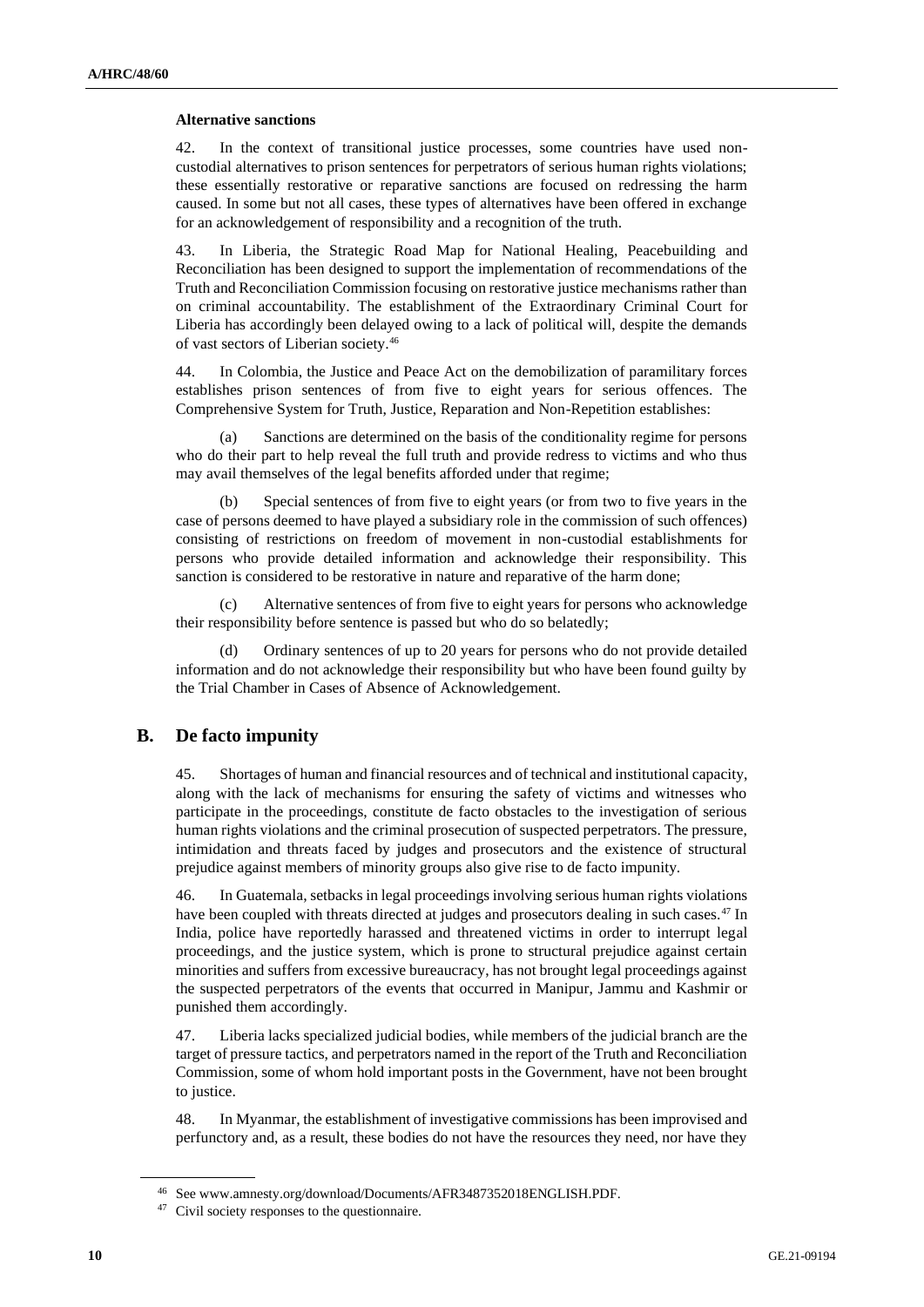succeeded in consolidating suitable procedures for investigating mass violations of human rights and international crimes. In addition, the justice system is corrupt.<sup>48</sup> In Albania, the judicial branch of government is still lacking in impartiality and legitimacy.<sup>49</sup>

49. In Uganda, the International Crimes Division suffers from procedural difficulties, especially with respect to victim participation, as it lacks witness protection arrangements and victim referral and social support mechanisms. Because it is not sufficiently resourced, it holds sessions only three or four times every two to three weeks. In Gambia, judicial and forensic capacity is very limited, and stigmatization, underreporting of incidents of gender violence and insufficient psychosocial support services are all problems. In the Maldives, issues include obstacles that interfere with efforts to gather evidence, very limited judicial and forensic capacity, and problems with the witness protection system.

50. In Colombia, the sheer number of victims is making it difficult to ensure their participation in the legal proceedings, and a "macro-case" investigation system has been devised in order to address this problem. In addition, the special sanctions regime that is now being developed is a quite complex system.

51. International courts are also faced with operational challenges. The International Criminal Tribunal for Rwanda had difficulties in securing the staff it needed to do its work towards the end of its mandate, and the Secretariat did not find the persons who stood in for other staff members to be satisfactory.<sup>50</sup> The Special Tribunal for Lebanon is at imminent risk of closure owing to a lack of funding. The Extraordinary Chambers in the Courts of Cambodia rely on external financing and therefore do not have proper budgetary autonomy.<sup>51</sup> The Special Rapporteur is encouraged by the consolidation of the International Residual Mechanism for Criminal Tribunals, which, thanks to the continuity of its work, is able to retain highly qualified staff and offer them stable working conditions.

### **C. Lack of political will**

52. Some States put up resistance when the time comes for them to bring one of their nationals to trial for serious violations of human rights or of international humanitarian law or to allow an international body to do so. While the Rome Statute has been ratified by 133 States, it has not been ratified by major military Powers such as China, the Russian Federation or the United States of America. In the context of an investigation into the possible commission of crimes in the territory of Afghanistan, government authorities of the United States have stated that the jurisdiction of the International Criminal Court over United States nationals is an unacceptable threat to American sovereignty and to its national security interests.<sup>52</sup> Proceedings before the International Criminal Court have given rise to discontent in some States, and South Africa, the Gambia when under the Jammeh regime<sup>53</sup> and Burundi have denounced the Statute as a "tool of pressure".

53. In the appearances of Myanmar before the International Court of Justice in the case concerning the possible commission of violations in Rakhine State, $54$  the authorities avoided using the term Rohingya (as part of the institutionalized discrimination against that minority), referring instead only to "inter-community violence" or "a necessary operation for national security".<sup>55</sup>

54. The Special Rapporteur has encountered numerous troubling examples of legal or judicial obstacles to accountability, such as:

<sup>48</sup> Civil society responses to the questionnaire.

<sup>49</sup> Response of the Office of the Ombudsperson of Albania.

<sup>50</sup> S/2015/340.

<sup>51</sup> Response of the Extraordinary Chambers in the Courts of Cambodia to the questionnaire.

<sup>52</sup> See www.aljazeera.com/news/2018/9/10/full-text-of-john-boltons-speech-to-the-federalist-society.

<sup>53</sup> In 2017, the Gambia reversed its decision to withdraw from the Court.

<sup>54</sup> *Application of the Convention on the Prevention and Punishment of the Crime of Genocide (The Gambia v. Myanmar)*, decision of 23 January 2020, *I.C.J. Reports 2020*, p. 3.

<sup>55</sup> Civil society responses to the questionnaire.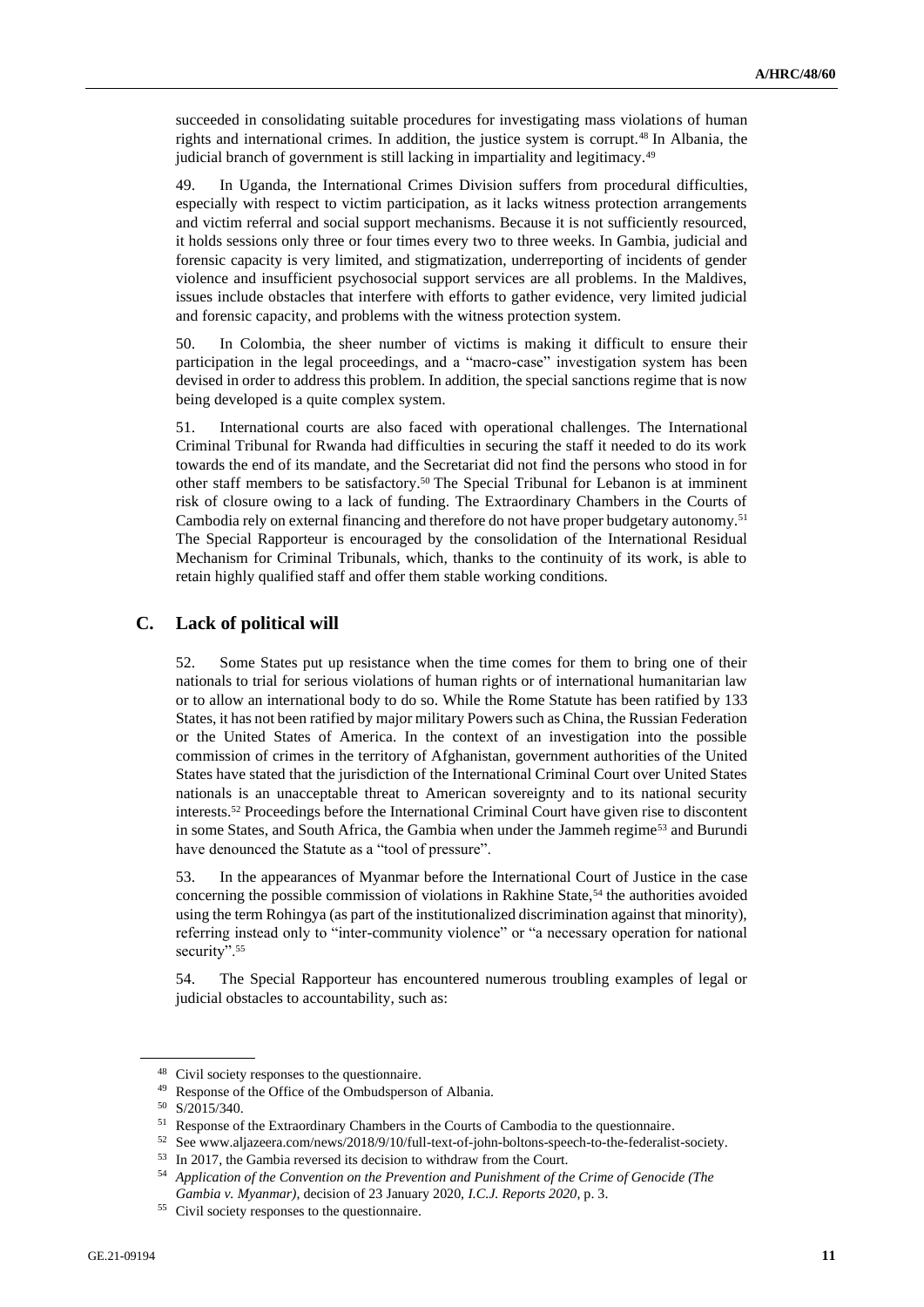(a) The failure to formulate criminal law provisions that define crimes against humanity and serious violations of human rights and of international humanitarian law;

(b) The adoption of laws on amnesties, immunity, pardons and commutations;

(c) The application of statutes of limitations and provisions under which criminal laws cannot be applied retroactively to these types of violations;

(d) The imposition of sentences that are not commensurate with the gravity of the acts in question;

(e) The legal mischaracterization of these violations;

(f) The granting of certain dispensations or remissions in the application of a penalty, a reduction of the sentence, early release or house arrest;

(g) The initiation of attenuated or simulated legal proceedings in order to evade proceedings before international criminal courts;

(h) A failure to cooperate with international courts or legal proceedings instituted in other countries on the basis of the principle of universal jurisdiction, in particular by refusing to extradite the perpetrators or impeding witnesses from testifying.

55. In the realm of public policy, the Special Rapporteur has observed the following:

(a) The adoption of framework agreements that contravene international standards;

(b) A failure to provide continuing psychosocial and legal support to victims before, during and after trials;

(c) The existence of official narratives that justify the passage of amnesty laws – euphemistically called laws of "national reconciliation" or some similar term – or that force victims to decline their right to justice in exchange for the perpetrators' provision of information (such as the whereabouts of disappeared family members) that will clarify the truth;

(d) The destruction or obstruction of access to information held in military, police or administrative records that would be useful in documenting the responsibility and culpability of perpetrators;

(e) The absence or concealment of avenues for gaining access to differentiated justice for the most seriously affected vulnerable persons or groups, particularly women, children and adolescents;

(f) A failure to consult with victims and to keep them apprised of developments with respect to the accountability process.

## **VI. Good practices and lessons learned**

### **A. Legal framework**

56. Although some countries have not yet legally defined certain crimes such as torture, enforced disappearance, genocide and crimes against humanity in terms that meet the relevant international standards, such crimes are covered in the criminal code or in special legislation in most States.

57. The Criminal Code of Ukraine provides for the punishment of the most serious crimes, such as torture, cruel treatment, forced labour, looting and the use of internationally prohibited methods of warfare, with sentences of 8 to 12 years' imprisonment, or 10 to 15 years' imprisonment if the crime results in death. In Uganda, the crimes referred to in article 5 of the Rome Statute of the International Criminal Court have been defined as offences in the law but are yet to form the basis of any convictions. Guatemala has defined the crimes of genocide, which is punishable by 30 to 50 years' imprisonment; instigation of genocide, punishable by 5 to 15 years' imprisonment; and crimes "against the duties of humanity"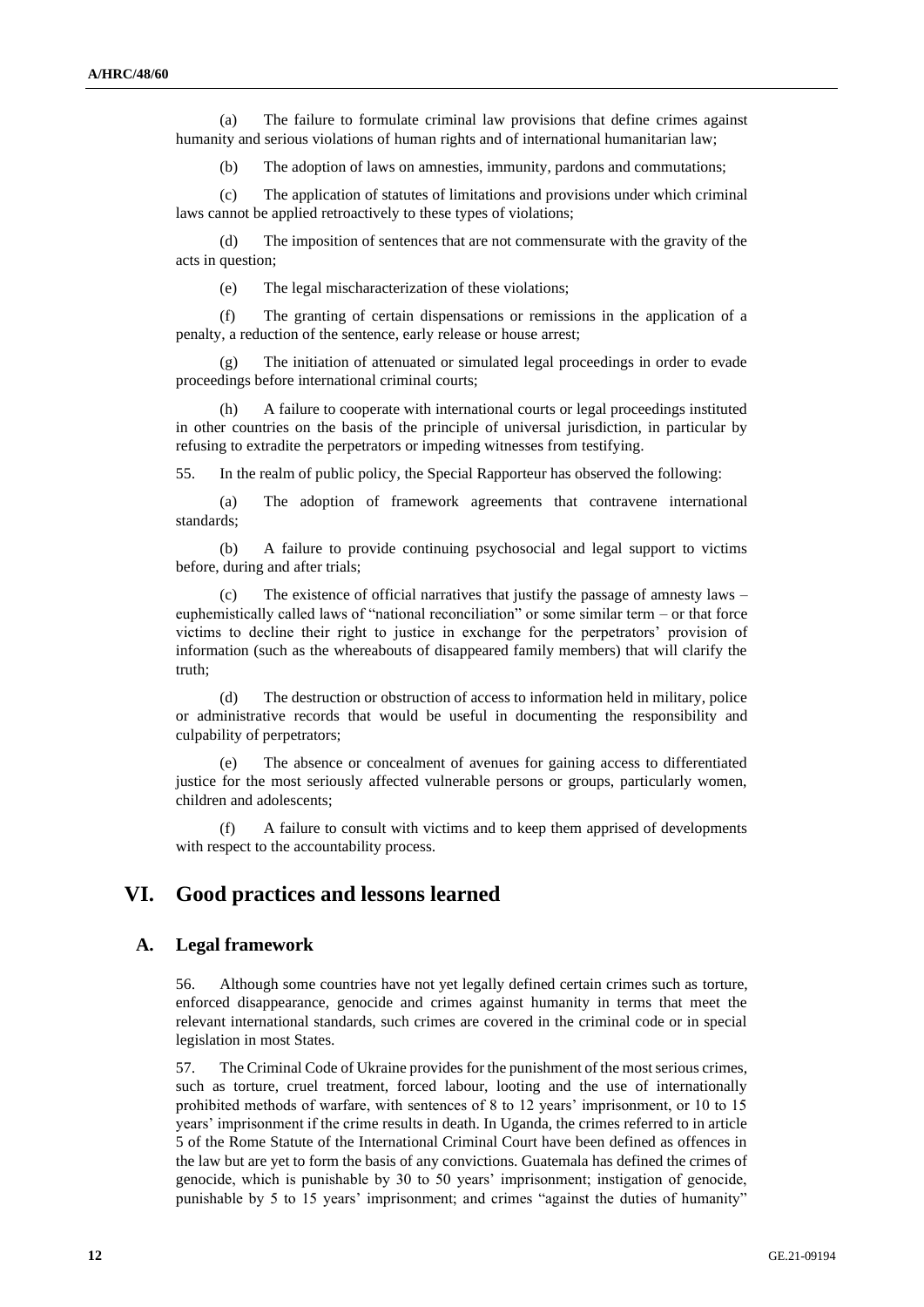(*contra los deberes de la humanidad*), punishable by 20 to 30 years' imprisonment.<sup>56</sup> The definition of such crimes has been interpreted by the Guatemalan judicial authorities as covering war crimes and crimes against humanity.

58. In Ireland, the crimes referred to in the Rome Statute have been incorporated into the national legal framework by means of a  $law<sup>57</sup>$  which provides that such crimes may be investigated regardless of whether the conduct constituting the crime occurred within or outside Irish territory; <sup>58</sup> that law also gives the courts the power to confiscate property obtained in connection with the crime and to use it to make reparations to victims.<sup>59</sup> Breaches of human rights are punishable by imprisonment for life or up to 30 years, with the length of the sentence being determined in accordance with article 78 of the Rome Statute of the International Criminal Court.<sup>60</sup> Albania ratified the Rome Statute and has since incorporated its core criminal offences into national legislation, established universal jurisdiction in respect of those crimes<sup>61</sup> and withdrawn its reservation to the Convention on the Prevention and Punishment of the Crime of Genocide.

59. Some States that have not yet brought their criminal legislation into line with international standards apply the legal definitions of the most serious degree of the ordinary offences that most closely correspond to the prosecutable conduct, or have recourse to a concurrence of offences.

60. The international tribunals have brought visibility to crimes and offences that are often not properly investigated. The Rome Statute of the International Criminal Court not only defines the crime of rape but also defines gender-based crimes such as sexual slavery, enforced prostitution, forced pregnancy, enforced sterilization and all other forms of sexual violence of comparable gravity.<sup>62</sup> In addition, in the case law of the International Tribunal for the Former Yugoslavia and the International Criminal Tribunal for Rwanda, rape is recognized as a crime against humanity and a war crime.<sup>63</sup>

### **B. Revocation of amnesties**

61. Some national courts have revoked amnesties or declared them unconstitutional, thus preventing the legislature from obstructing proper accountability processes. In Peru, the Constitutional Court declared two amnesty laws unconstitutional. <sup>64</sup> A decision of the Supreme Court of Nepal struck down amnesty provisions on the grounds that they ran counter to victims' right to a remedy.<sup>65</sup> In Argentina, by virtue of Act No. 23040, it has been established that the Self-Amnesty Act is irrevocably void; the latter has thus been deprived of legal effect, opening the way for the prosecution of serious human rights violations that occurred during the dictatorship. Subsequently, the Full Stop Act, the Due Obedience Act and all pardons that had been granted were declared null and void,<sup>66</sup> resulting in numerous prosecutions and the criminal punishment of 1,013 members of the military and police forces.<sup>67</sup> The Constitutional Division of the Supreme Court of El Salvador has declared the General Amnesty (Consolidation of the Peace) Act unconstitutional, emphasizing that statutory limitations cannot be applied to crimes against humanity or war crimes. However, in blatant violation of that decision, in a judgment on a point of law of 8 September 2020, the

<sup>56</sup> Criminal Code of Guatemala, art. 378.

<sup>57</sup> International Criminal Court Act, 2006.

<sup>58</sup> Ibid., art. 12.

<sup>59</sup> Response from Ireland to the questionnaire.

<sup>60</sup> International Criminal Court Act, 2008, art. 10.

<sup>61</sup> Criminal Code of Albania, arts. 73, 74, 74 (a) and 75.

 $62$  Rome Statute of the International Criminal Court, art. 7 (1) (g).

<sup>63</sup> A/HRC/36/50/Add.1, para. 31.

<sup>64</sup> Constitutional Court of Peru, *Santiago Enrique Martín Rivas*, Case No. 679-2005-PA/TC, Judgment of 2 March 2007.

<sup>65</sup> A/HRC/36/50/Add.1, para. 22.

<sup>66</sup> Supreme Court of Justice, *Simón, Julio Héctor et al., regarding unlawful deprivation of liberty, etc. (Poblete)*, Case No. S.1767.XXXVIII, Judgment of 14 June 2004.

<sup>67</sup> Se[e www.fiscales.gob.ar/lesa-humanidad/en-14-anos-de-juicios-se-dictaron-250-sentencias-con-](http://www.fiscales.gob.ar/lesa-humanidad/en-14-anos-de-juicios-se-dictaron-250-sentencias-con-1013-personas-condenadas-y-164-absueltas/)[1013-personas-condenadas-y-164-absueltas/.](http://www.fiscales.gob.ar/lesa-humanidad/en-14-anos-de-juicios-se-dictaron-250-sentencias-con-1013-personas-condenadas-y-164-absueltas/)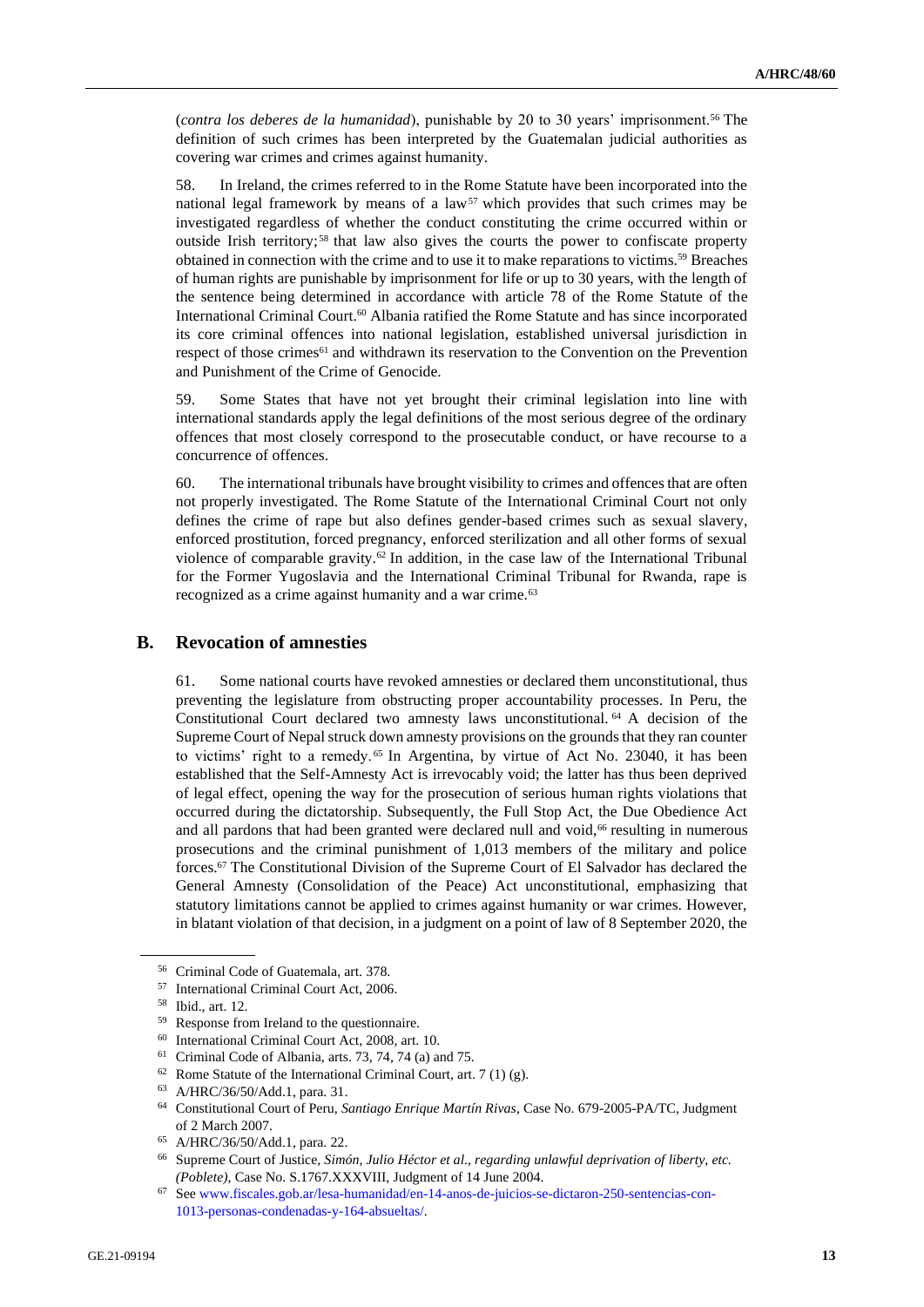Criminal Division of the Supreme Court applied statutory limitations and acquitted the accused. In Albania, there are no immunities or exemptions from liability that would prevent the prosecution of perpetrators, nor are there statutory limitations on serious violations of human rights or international humanitarian law.

## **C. Improved institutional capacities, civil society participation and the centrality of victims**

62. Technological advances and greater international cooperation have contributed to improvements in the documentation of international crimes. There has been a proliferation of forensic investigations, centres of expertise are functioning in several countries, and standards and methodologies relating to the gathering of testimony and documentation have been strengthened. In addition, technological tools have been developed for use in big data documentation and analytics. In Latin America, the achievement of a high level of expertise has been driven by the central role of civil society and victims' organizations. The Southern Common Market (MERCOSUR) Condor Document Archives project is a notable example of inter-State cooperation intended to build forensic and documentation capacities. Globally, more than 50 initiatives on data identification and collection have been carried out by United Nations institutions.<sup>68</sup>

63. In Albania, a judicial reform process has led to the establishment of a special prosecutor's office, a court competent to try crimes against humanity<sup>69</sup> and the creation of offices that are exclusively devoted to documenting cases and opening case files relating to acts committed by the communist regime, identifying the persons responsible for those acts and keeping the general public informed.<sup>70</sup>

64. In Liberia, civil society has been instrumental in publicizing the establishment of specialized courts for the prosecution of serious crimes committed during the civil wars in that country.<sup>71</sup>

65. In the case of the Rwandan genocide, international efforts were complemented by the *gacaca* courts that operated between 2005 and 2012; more than 12,000 community courts prosecuted persons accused of less serious crimes and tried more than 1.2 million cases in all.<sup>72</sup> While these trials helped to cement participatory justice, reduce the prison population and identify the bodies of many victims, the system had limited due process guarantees, combined "modern criminal law with more traditional informal community procedures" and was marked by "misuse of [the system] to settle personal scores".<sup>73</sup>

66. In Colombia, the Comprehensive System of Truth, Justice, Reparation and Non-Repetition has taken a victim-centred approach that incorporates restorative and reparative measures in order to realize the right to justice and the recognition of individual responsibility.

67. Some countries have adopted case prioritization strategies or established specialized prosecution bodies with the technical capacities required to prosecute cases effectively and efficiently. Institutions have been established in Germany and Poland, and specialized units have been set up in prosecutors' offices in Argentina, Chile, Colombia and Côte d'Ivoire.<sup>74</sup> In Colombia, the Peace Agreements require the application of a case prioritization system that has so far resulted in seven "macro" cases which address a number of different incidents simultaneously. In Tunisia, special chambers have been established to try cases referred to the courts by the Truth and Dignity Commission. In Maldives, the Commission on Murders

<sup>68</sup> A/HRC/36/50/Add.1, paras. 5, 8, 35, 36, 58.

<sup>69</sup> Response of the Office of the Ombudsperson of Albania to the questionnaire.

<sup>70</sup> Ibid.

<sup>&</sup>lt;sup>71</sup> Report submitted by Advocates for Human Rights and other organizations for the universal periodic review of Liberia. Available at

[www.ohchr.org/EN/HRBodies/UPR/Pages/UPRLRStakeholdersInfoS36.aspx.](http://www.ohchr.org/EN/HRBodies/UPR/Pages/UPRLRStakeholdersInfoS36.aspx) 

<sup>72</sup> See https://www.hrw.org/news/2011/05/31/rwanda-mixed-legacy-community-based-genocide-courts.

<sup>73</sup> Ibid.

<sup>74</sup> A/HRC/27/56, paras. 88–90.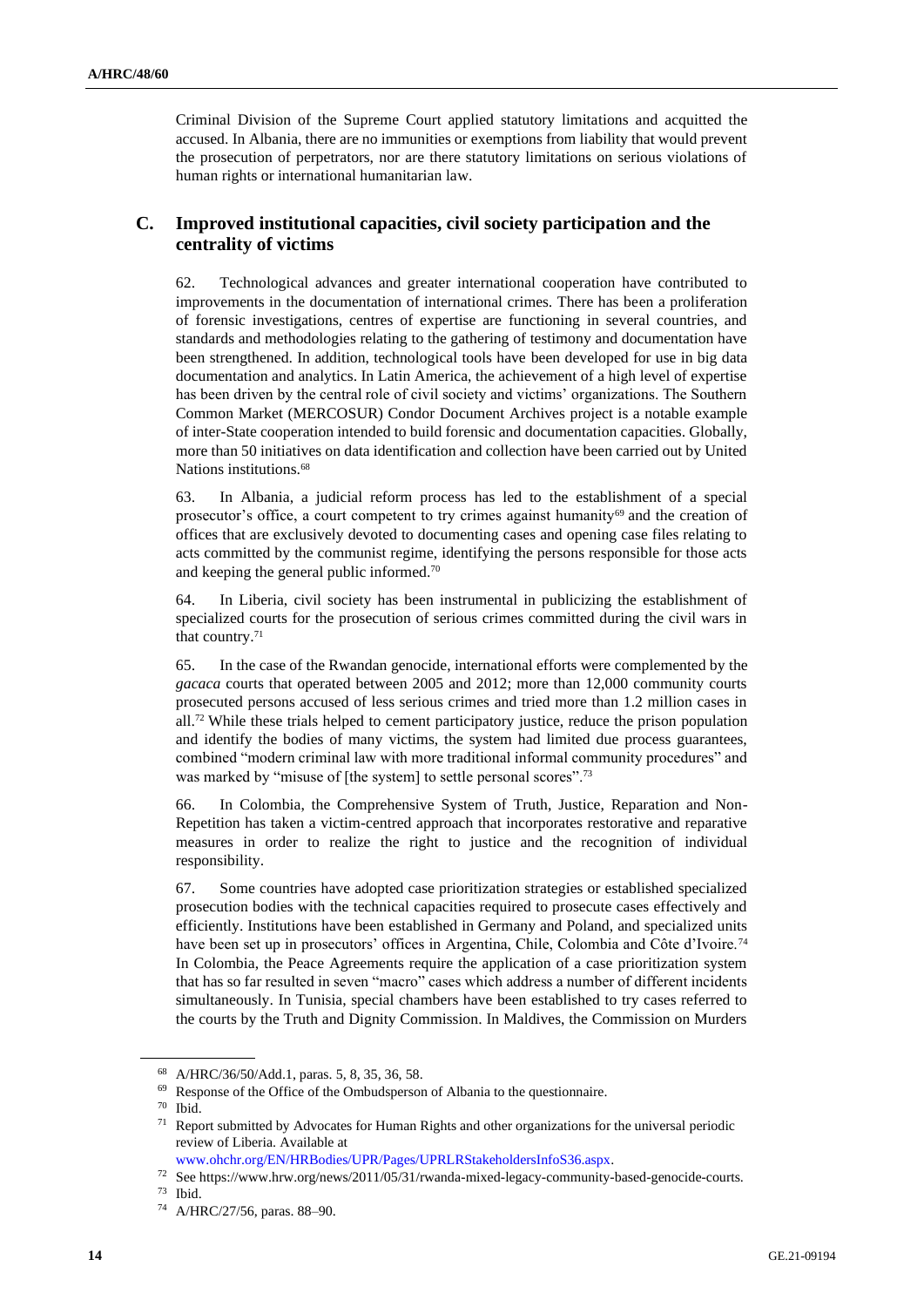and Disappearances – although not a judicial body – can refer cases to the Attorney General's Office, which has set up a special department to investigate international crimes, for prosecution.

68. Steps have also been taken to strengthen national justice mechanisms or set up hybrid mechanisms to pool technical capacities and resources. In the Gambia, discussions are under way on the establishment of a hybrid ad hoc mechanism to address the absence of specific legal characterizations of crimes against humanity and torture in the domestic legal system and the insufficiency of the technical and institutional capacities of the judicial system.

69. The Special Rapporteur has identified laudable examples of good practices. At the legislative level, some countries have adopted criminal and procedural laws and rules that set out appropriate legal definitions of serious human rights violations and gross violations of international humanitarian law; transitional justice frameworks have been established to complement ordinary criminal law systems; criminal prosecution strategies have been designed; and legal obstacles to criminal investigation and punishment, such as amnesty laws and the application of ordinary statutory limitations to crimes against humanity, have been removed.

70. At the level of public policy, some countries have established specialized bodies for the criminal prosecution of these violations and, have declassified and disseminated military and police records to facilitate accountability processes, have developed effective processes of consultation with victims and civil society in the context of transitional justice processes and have adopted framework agreements on ending armed conflicts that incorporate, albeit partially, the requirements set out in international transitional justice standards with regard to the right to truth and accountability.

### **D. Symbiosis between the international system and national systems**

71. The relationship between national and international jurisdictions has received increased attention in recent years, leading to greater investment in national judicial systems with a view to the prosecution of complex international crimes.

72. The principle of universal jurisdiction has been incorporated into many national normative frameworks, and noteworthy progress has been made in winning convictions in foreign courts. The application of article 23 (4) of Organic Act No. 6/1985 on the Judicial System of Spain allowed the arrest of former President Augusto Pinochet on foreign soil at the request of the National High Court. In a recent landmark judgment in Germany, a former agent of the Syrian Government was convicted of complicity in crimes against humanity.<sup>75</sup> Also noteworthy is the conviction of the son of former Liberian President Charles Taylor in the United States of America for torture, and the conviction of a Liberian rebel commander in a Swiss court for rape, murder and cannibalism. Legal cases against alleged perpetrators have also been initiated in other national courts in application of the principle of universal jurisdiction.

73. Various positive examples of symbiosis between national and international jurisdictions can be found. Positive attitudes towards international criminal tribunals and national awareness of their standards and practices contribute to the modernization of justice systems and to fairness, effectiveness, efficiency and transparency.<sup>76</sup> In Bosnia and Herzegovina and in Serbia, the decisions of the International Tribunal for the Former Yugoslavia have been determined to have had a positive effect on the maintenance of the rule of law and the conduct of national judicial processes that respect international standards.<sup>77</sup> In Guatemala, prosecutors apply international law in the prosecution of crimes against humanity,<sup>78</sup> and the High-Risk Courts have applied international law in the prosecution of

<sup>75</sup> See https://www.dw.com/en/german-court-hands-down-historic-syrian-torture-verdict/a-56670243.

<sup>76</sup> Response from civil society to the questionnaire.

<sup>77</sup> Response from civil society to the questionnaire.

<sup>78</sup> Response from civil society to the questionnaire.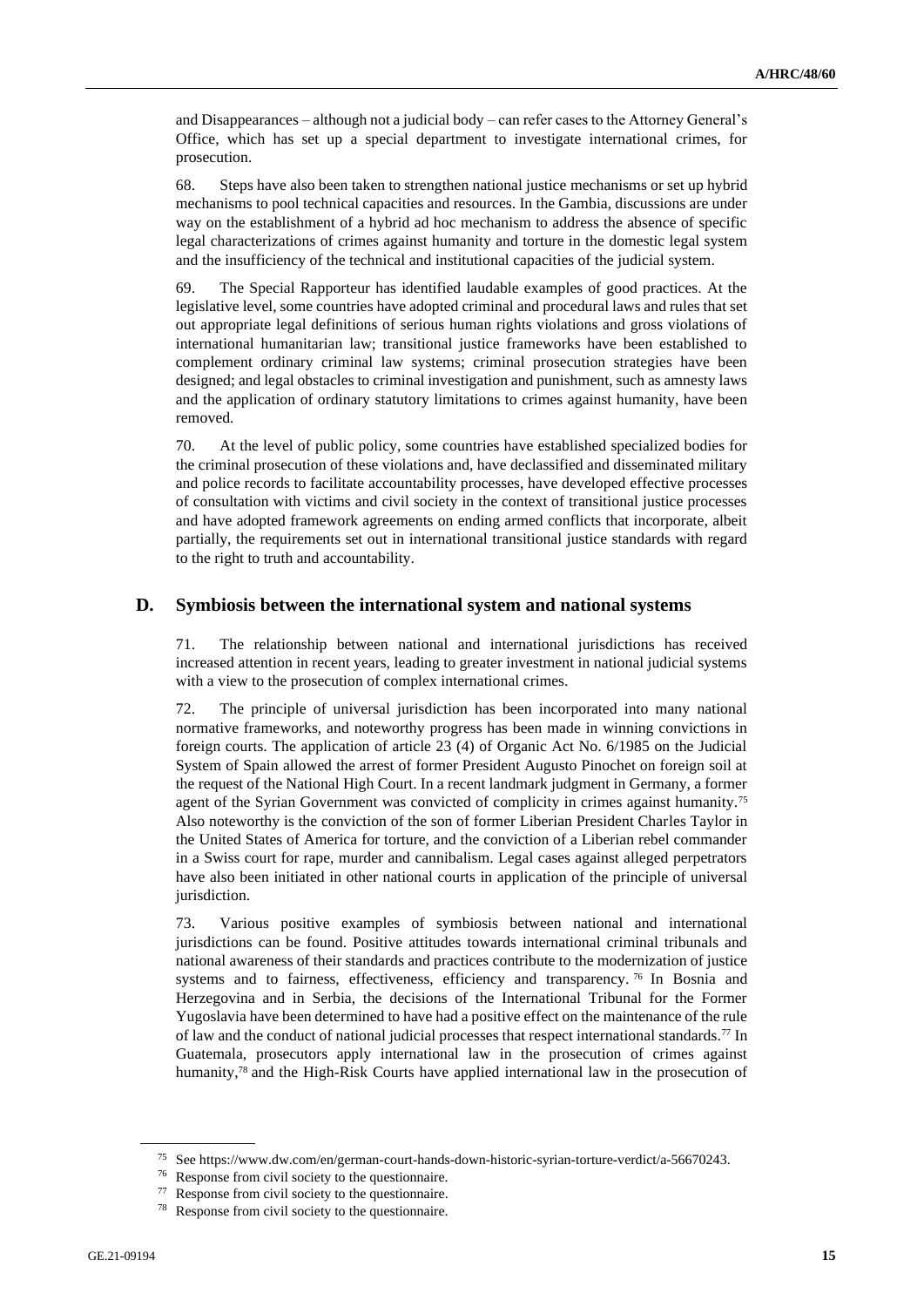several emblematic cases, including the Dos Erres massacre, Ríos Montt and Molina Theissen cases.

74. Liberian and French authorities have cooperated closely in the investigation of acts committed during the First Liberian Civil War, undertaking crime scene reconstructions in the presence of judges, lawyers and civil parties.<sup>79</sup>

75. Uganda took the requisite legal steps and became the first State to refer a case concerning an internal situation to the International Criminal Court, which then issued international arrest warrants for Joseph Kony and other senior commanders of the Lord's Resistance Army. The Court sentenced Dominic Ongwen in 2020.<sup>80</sup>

76. In Ukraine, synergies have emerged at the national and international levels: The Office of the Prosecutor of the International Criminal Court completed its preliminary review of the events that occurred during the Maidan protests in Kyiv and in Crimea and eastern Ukraine and may request the initiation of an investigation into the situation. At the national level, the Public Prosecution Service established a special department to investigate international crimes; however, a comprehensive normative framework has not yet been established.

77. In Colombia, the settled jurisprudence of the corpus of constitutional law permits the direct application of international standards.

78. The Inter-American Court of Human Rights, the United Nations Human Rights Committee and the United Nations Committee against Torture have established an extensive corpus of jurisprudence regarding the obligation to ensure accountability for serious violations of human rights and international humanitarian law, particularly with respect to the inadmissibility of de jure or de facto obstacles to compliance with that obligation, such as amnesties, immunities, statutory limitations, due obedience, the non-retroactivity of criminal law, res judicata and dispensations or remissions in the enforcement of sentences.

79. These decisions have had an important impact and have helped to standardize accountability criteria at the domestic level. In the case of *Barrios Altos v. Peru*, which was tried before the Inter-American Court of Human Rights, the State acknowledged the facts relating to the extrajudicial executions committed by State agents under the Fujimori Government and recognized that it faced the obstacle of the amnesty laws, which "directly entailed a violation of the right of all victims to obtain not only justice but also truth".<sup>81</sup> Subsequently, the Constitutional Court annulled Acts No. 26479 and No. 26492, which provided for the amnesties in question. In El Salvador, the Amnesty Act was declared unconstitutional following several rulings of the Inter-American Court of Human Rights urging the State to do so. In its ruling in the Simón case, the Supreme Court of Argentina interpreted international instruments such as the Universal Declaration of Human Rights, the International Covenant on Civil and Political Rights and the American Convention on Human Rights as having a higher status than national legislation.<sup>82</sup> In several States in the Americas, the doctrine of oversight of treaty compatibility developed and promoted by the Inter-American Court of Human Rights in its case law allows national courts to follow good practice in applying international human rights standards.

80. Good relations between national and international jurisdictions help to combat impunity. One example of this is the coordination between States, international tribunals and the International Criminal Police Organization (INTERPOL) in intensifying their efforts to catch and prosecute fugitives from justice. In addition, the International Criminal Tribunal for Rwanda<sup>83</sup> has issued best practice manuals on: (a) the investigation and prosecution of sexual and gender-based violence; and (b) the referral of international criminal cases to national jurisdictions. The Tribunal has also worked with the press, organized genocide

<sup>79</sup> See https://civitas-maxima.org/2019/06/12/the-french-judicial-authorities-have-investigated-inliberia/.

<sup>80</sup> *The Prosecutor v. Dominic Ongwen*, Case No. ICC-02/04-01/15, Judgment of 6 May 2021.

<sup>81</sup> *Barrios Altos v. Peru*, para. 35.

<sup>82</sup> *Simón, Julio Héctor et al, regarding unlawful deprivation of liberty*, paras. 56 et seq.

<sup>83</sup> S/2015/340, para. 80.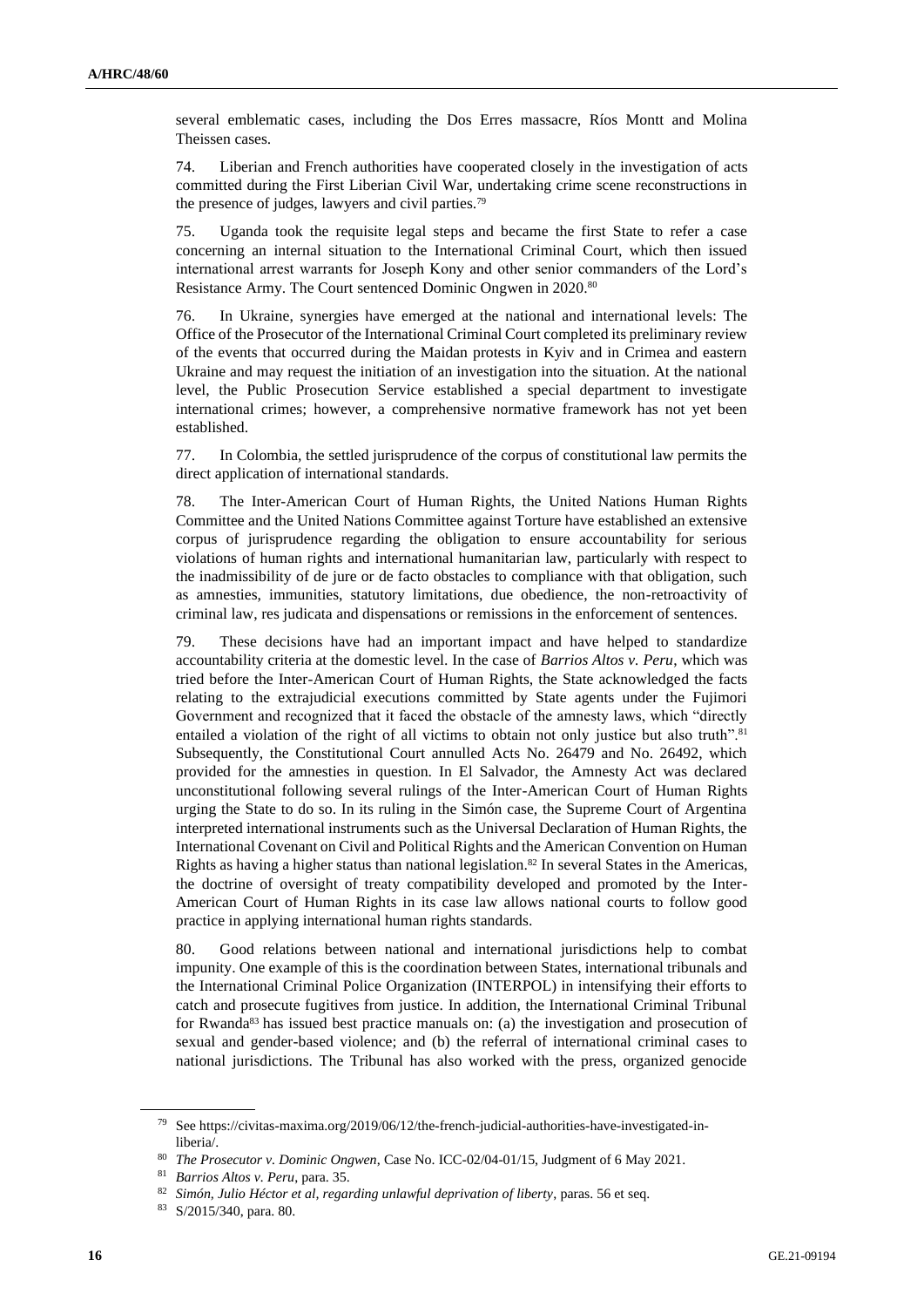memorial days and published books for children on the causes and dynamics of genocide and on guarantees of non-recurrence.<sup>84</sup>

81. However, some States remain reluctant to apply international standards. While the events involving the targeting of the Rohingya minority are known to the International Court of Justice<sup>85</sup> and have been condemned by the United Nations High Commissioner for Human Rights<sup>86</sup> and the independent international fact-finding mission on Myanmar established by the Human Rights Council, there has been no serious progress at the national level in Myanmar towards prosecuting the perpetrators of those crimes. In the face of national inaction, international initiatives by the International Court of Justice, the International Criminal Court, the independent international fact-finding mission on Myanmar, the Permanent Peoples' Tribunal, the Government of the Gambia and an Argentine court have sought to address the events that led to thousands of deaths and the displacement of more than 700,000 persons in Myanmar.

82. The good practices that have been identified open up opportunities to combat impunity through the use of new capacities and the application of legal criteria that are better aligned with international standards. Expertise built up over time in international criminal law and international human rights law can translate into trials in national jurisdictions of increased sophistication and effectiveness.<sup>87</sup>

83. For example, when a serious human rights violation is not defined as a criminal offence in national law at the time of the events, interpretations of international human rights law can be applied to counter impunity. For example, the notion of the continuous nature of violations, as applied in cases of enforced disappearance, provides an exception to the rule prohibiting the retroactive application of law and to the application of statutory limitations, thus allowing for the prosecution of perpetrators of these crimes even after some time has passed.

## **VII. Conclusions**

84. **The rendering of accounts is a legal obligation of States that is grounded in international human rights law, and neither political will nor reasons of State can therefore be invoked as justification for failing to fulfil that obligation. A number of international instruments establish the duty to investigate and punish serious violations of human rights and international humanitarian law. Customary international law also establishes the obligation to investigate and punish heinous crimes such as genocide, crimes against humanity and war crimes.**

85. **Above and beyond the legal imperatives, the demands of life in society make the necessity of this clear. It would be unthinkable for societies to punish common offences in order to uphold the rule of law while allowing the most aberrant and heinous crimes to go unpunished.**

86. **The chief expression of the duty of accountability for States in transitional justice processes is the legal obligation to prosecute and punish serious violations while identifying and removing any obstacles or limitations that would prevent it from doing so.**

87. **Accountability is a tool for combating impunity. It entails the imposition of a given penalty pursuant to a final judgment handed down under criminal law; that penalty must be commensurate with the nature of the crime in question and must actually be executed and served. Non-custodial sentences, usually applied in relation to restorative justice proceedings, are useful but cannot take the place of criminal sanctions, which are an end in and of themselves.**

<sup>84</sup> Ibid., para. 54.

<sup>85</sup> *Application of the Convention on the Prevention and Punishment of the Crime of Genocide (The Gambia v. Myanmar)*, Provisional Measures, Order of 23 January 2020.

<sup>86</sup> See https://news.un.org/en/audio/2017/09/632872.

<sup>87</sup> A/HRC/36/50/Add.1, para. 49.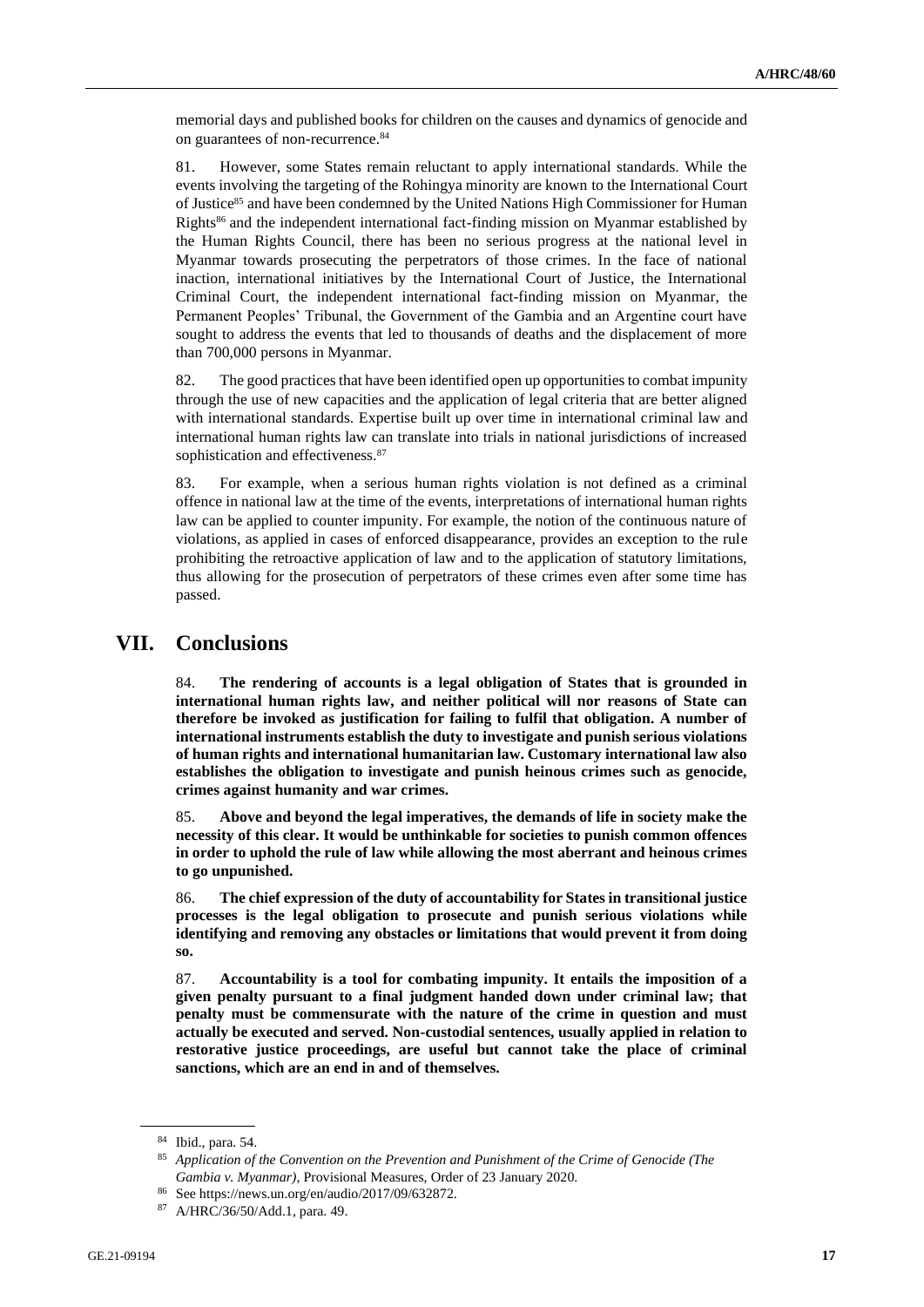88. **The present report documents examples of good practices in the formulation of regulatory frameworks, criminal legislation and institutional mechanisms aligned with international standards that provide a way forward in the pursuit of accountability; national criminal proceedings conducted under universal jurisdiction against former dictators, their collaborators and other perpetrators; and the establishment of permanent, ad hoc or hybrid international criminal tribunals.**

89. **Nevertheless, the approach taken by States to crimes committed in the past has not been uniform. This report has identified instances in which the insufficiency of the action taken or the omission of such action has resulted in situations of total or partial impunity that do not rise to international human rights standards.** 

90. **On occasion, the persons responsible for acts of genocide, torture, rape, crimes against humanity, war crimes, enforced disappearances and other aberrant violations of human rights have not been penalized or have been given sentences that are not commensurate with the gravity of their acts. In other cases, convicted perpetrators have later been pardoned or have had their sentences reduced. In many cases, criminal proceedings have not even been instituted.**

91. **In some cases, the insufficiency of the domestic institutional framework has prompted the creation of special bodies or courts of a transitional nature which have nonetheless displayed shortcomings in terms of the length of the sentences that they have issued or the fulfilment and execution thereof.**

92. **Some countries have used a double standard: whereas their courts have exercised universal jurisdiction in properly and successfully prosecuting foreign nationals, offences committed by nationals have gone unpunished, thereby resulting in an unacceptable degree of impunity in the latter instances.** 

93. **In some cases, an effort has been made to lower certain standards in order to negotiate political accords. The urgent need to achieve a regime change or the cessation of a conflict has in some instances had a negative impact in terms of accountability and the way in which that principle has been implemented. Although achieving peace and democracy is imperative, impeding accountability runs counter to international law, often consolidates a culture of impunity and violence, and fails to prevent the recurrence of further violations.**

94. **The accountability of perpetrators of gross human rights violations and serious violations of international humanitarian law is an essential pillar of a peaceful, sustainable transition, and the centrality of victims' rights as its guiding principle should be beyond question. Mechanisms for seeking the truth are complements to justice and full redress, not substitutes for them. Impunity for acts committed in the past may open the way for their repetition and the attempted justification/advocacy of similar acts in the future.**

95. **Debates about the adoption of mechanisms that hinder investigation and the imposition of criminal penalties in the interests of other pillars of transitional justice place victims in an unbefitting dilemma in which they have to choose between realizing their right to justice or their right to the truth, thereby asking them to shoulder a very heavy historical burden and, in some cases, even to pardon their malefactors. This is illegitimate, ineffective and revictimizes the victims.** 

96. **The Special Rapporteur recalls that reconciliation entails rebuilding trust among the members of society and, above all, their trust in the State. If they are to achieve effective, lasting reconciliation, States in transition need to embrace a holistic process for upholding the five pillars of transitional justice – truth, justice, reparation, guarantees of non-repetition and memorialization – in full consultation with the victims and with civil society.**

### **VIII. Recommendations**

97. **The Special Rapporteur shares the following recommendation:** 

(a) **States should bring alleged perpetrators of gross human rights violations and serious violations of international humanitarian law to judgment and impose**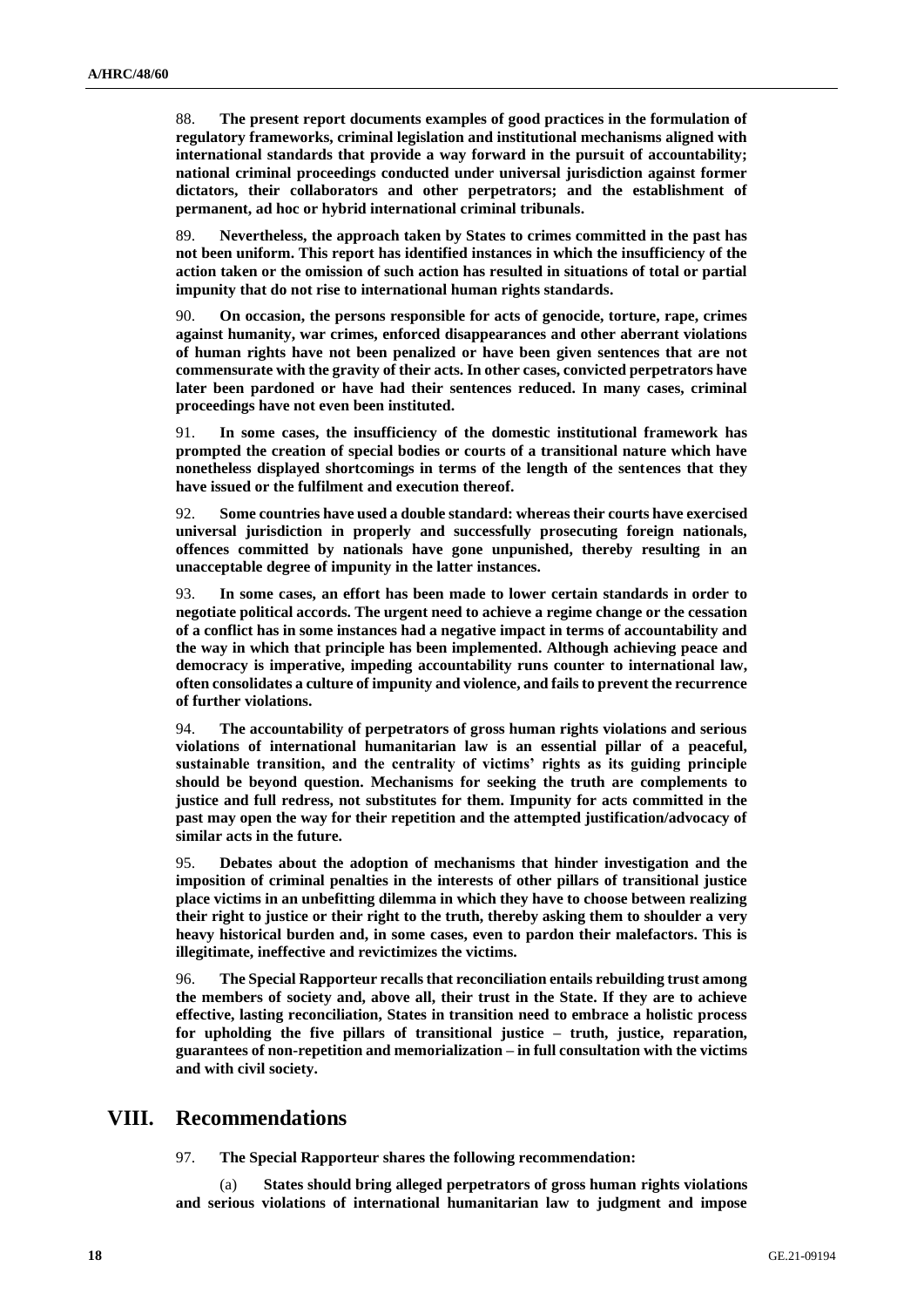**appropriate, effective penalties that are proportional to the gravity of the acts in question while ensuring that no obstacles are placed in the way of access to justice or accountability;**

(b) **States should refrain from having recourse to legal, judicial or de facto obstacles to accountability, such as immunities, total or partial amnesties, pardons, the application of statutory limitations or of provisions of non-retroactivity in criminal law, ne bis in idem or res judicata, or dispensations or remissions that are at odds with the determination and execution of a quantum of the sentence, since they run counter to international law;**

(c) **States should refrain from having recourse to exemptions that shield perpetrators from criminal punishment such as: the rule of due obedience, which is not a legally valid defence; the doctrine of command responsibility, which would prevent the judgment of hierarchical superiors that should be held legally liable for violations committed by persons acting under their effective control; or the legal concept of repentance involving the telling of the truth or the recognition of responsibility;**

(d) **States should remove any barrier that could result in immunity or legal protection for Heads of State and other civil servants who are authors of, or linked to, serious violations of human rights and international humanitarian law, including State or diplomatic immunity or any other form of judicial protection;** 

(e) **Dispensations or remissions of sentence (including sentence reductions, conditional release and early release) for persons convicted of crimes against humanity should never, under any circumstance, be greater than those granted to persons convicted of ordinary offences and should be in accordance with the criteria established in the Rome Statute for the reduction of sentences for the offences specified therein;** 

(f) **Pardons on humanitarian grounds should be permitted only in cases of terminal illness of imminent resolution;**

(g) **The use of house arrest on humanitarian grounds or for health reasons should be granted only when no viable option within the designated place of incarceration exists and then only as a temporary measure until the emergency situation has been resolved;** 

(h) **States should not invoke their national laws or any legal lacunae therein as a basis for failing to conduct or for impeding criminal investigations and a rendering of account. If the legal definitions of the relevant offences do not meet international standards, then the necessary and proper legislative amendments should be introduced without delay. In the interim, States should prosecute, investigate and sentence perpetrators on the basis of the legally defined offences that most closely correspond to the punishable acts in question, having recourse to the concurrence of offences where appropriate and applying the greater penalties permitted on the basis of aggravating circumstances;**

(i) **Alleged perpetrators may be brought to trial in national criminal courts, in ordinary, mixed or hybrid criminal courts, or in special transitional justice courts;**

(j) **Military courts should not be permitted to try cases in which the defendants are members of the military or police force, agents of intelligence services or members of paramilitary forces and are accused of committing or participating in serious violations of human rights or of humanitarian law;**

(k) **Judicial proceedings should observe international legal standards of due process for all parties to the proceedings in order to avoid any possibility of annulment that could interfere with justice being done;** 

Such proceedings should not be mere formalities intended to simulate **fulfilment of the requirements of the criminal justice system and avoid the invocation of universal jurisdiction or the initiation of proceedings in other international criminal courts with subsidiary competence;**

(m) **Judicial impartiality and independence should be cross-cutting guarantees at all stages of the investigation, proceedings and sentencing. Evidence should be duly processed, the chain of custody should be carefully documented, and**